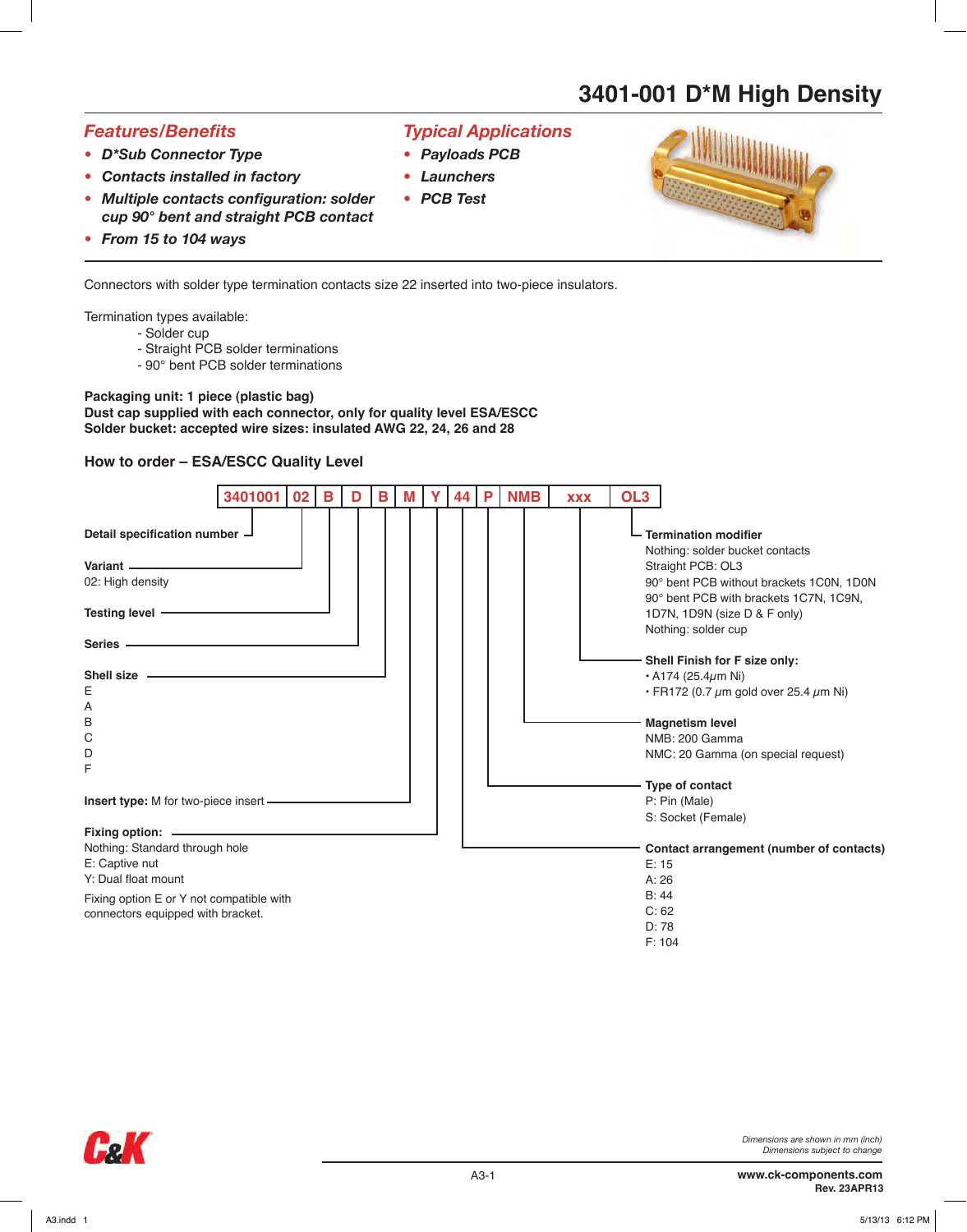### **How to order – FR023 Quality Level**

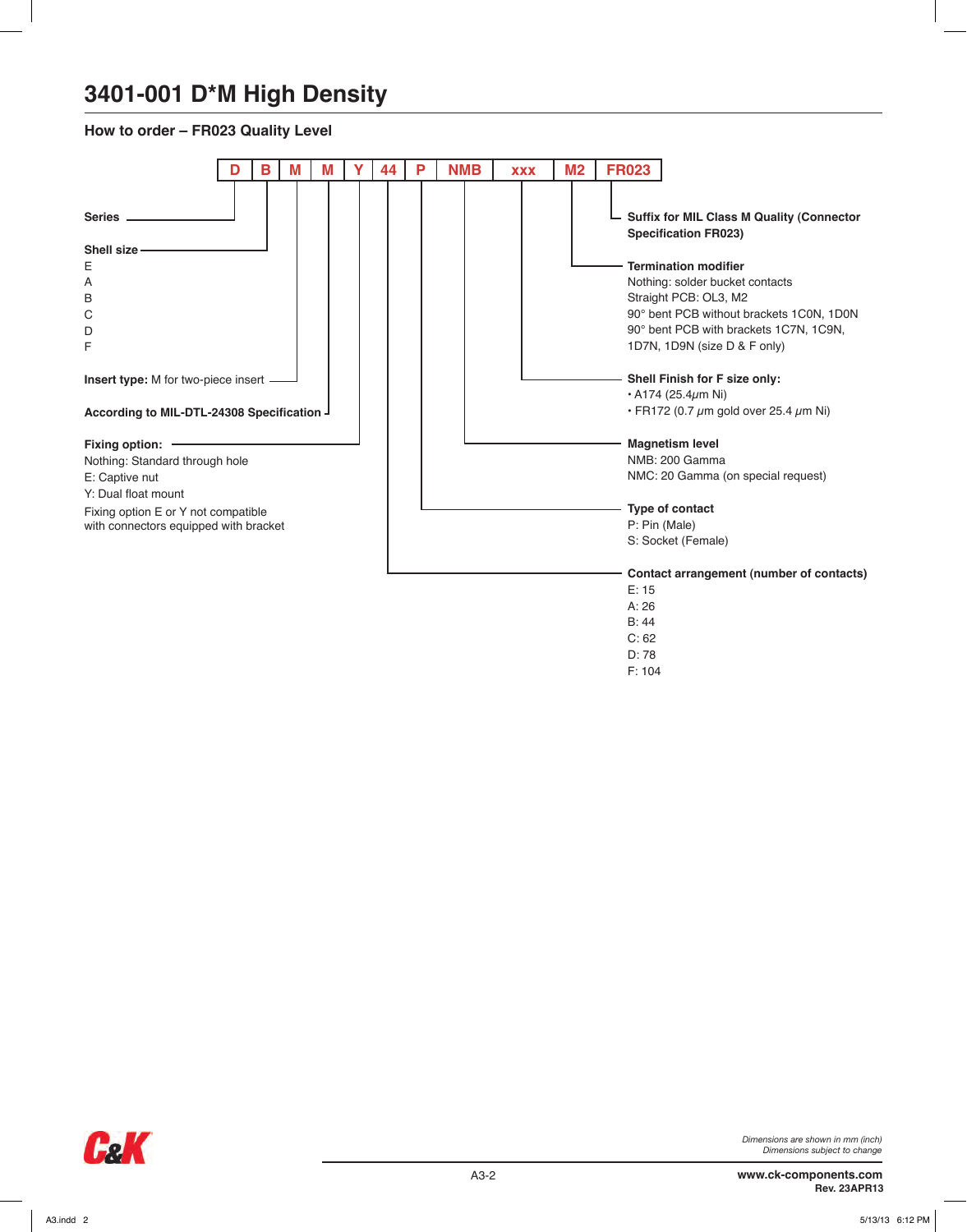#### **How to order – FR022 Quality Level**



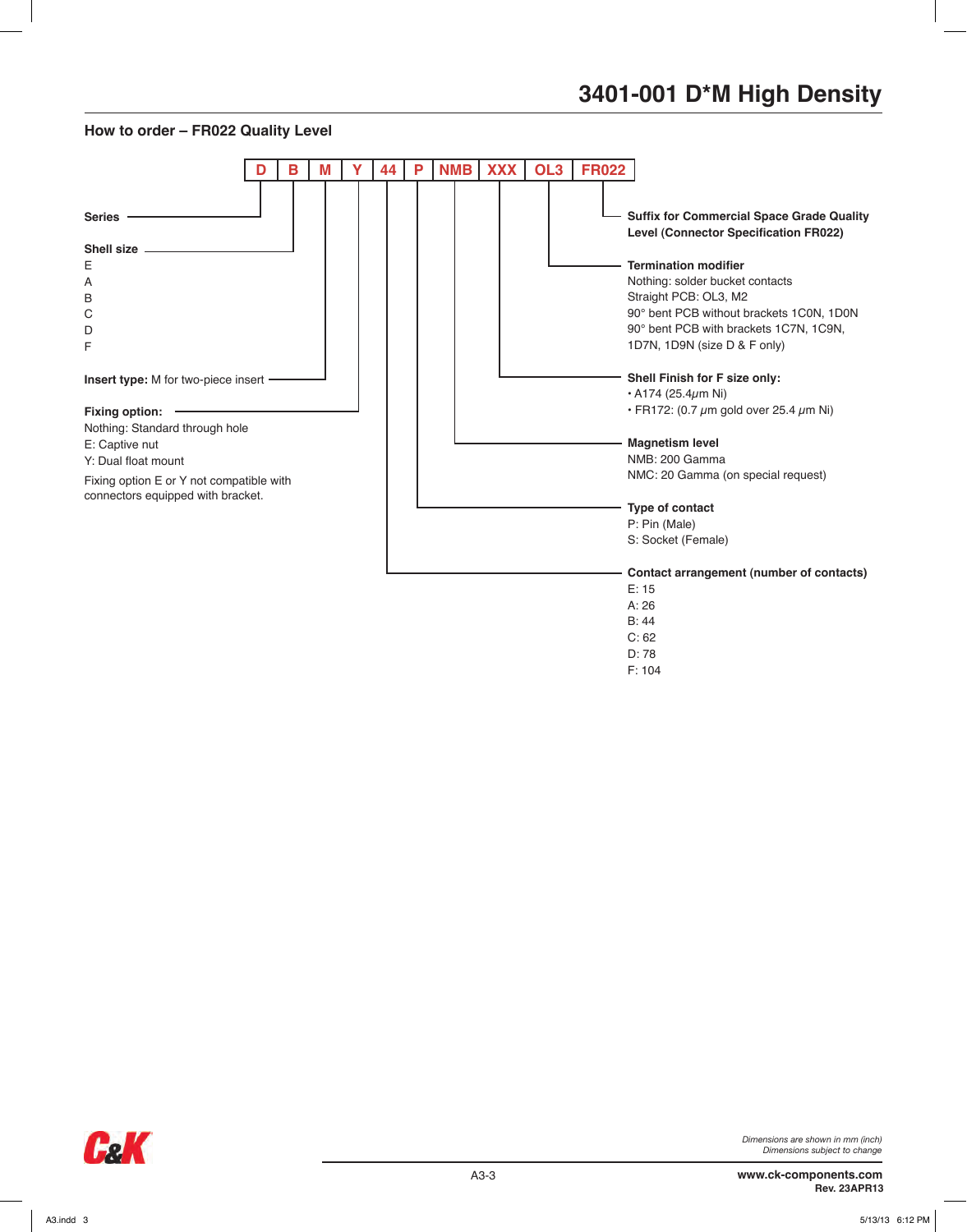### **Specific Dimensions**



Termination Types: Solder Bucket Straight PCB Solder 90° Bent PCB Solder / Without Bracket 90° Bent PCB Solder / With Monobloc Brackets



∅ Z2: to accommodate a 0,75 (.0295) / 0,77 (.0305) diameter pin

| <b>Shell Size</b> V max |               | <b>W1</b> min (Full pin diameter) | <b>W1</b> max (Full pin length) | $\varnothing$ Z1 min | $\varnothing$ Z1 max | <b>W2</b> min (Square ended pin) |
|-------------------------|---------------|-----------------------------------|---------------------------------|----------------------|----------------------|----------------------------------|
| E                       | $0,40$ (.016) | 4,43 (.174)                       | 5,45(.215)                      | 0,75(.0295)          | $0,77$ (.0305)       | 3,63(.143)                       |
| $\overline{A}$          | $0,40$ (.016) | 4,43 (.174)                       | 5,45(.215)                      | 0,75(.0295)          | $0,77$ (.0305)       | 3,63(.143)                       |
| B                       | 0,60(.024)    | 4,33 (.170)                       | 5,45(.215)                      | 0,75(.0295)          | $0,77$ (.0305)       | 3,63(.143)                       |
| C                       | 0,60(.024)    | 4,33 (.170)                       | 5,45(.215)                      | 0,75(.0295)          | $0,77$ (.0305)       | 3,63(.143)                       |
| D                       | 0,60(.024)    | 4,33 (.170)                       | 5,45(.215)                      | 0,75(.0295)          | $0,77$ (.0305)       | 3,63(.143)                       |
| F                       | 0,60(.024)    | 4,33 (.170)                       | 5,45(.215)                      | 0,75(.0295)          | $0,77$ $(.0305)$     | 3,63(.143)                       |
|                         |               |                                   |                                 |                      |                      |                                  |

### **Weights**

| Max Weight (grams) without contacts or accessories                                                  | <b>Shell Size</b> | <b>Male</b> | <b>Female</b> |
|-----------------------------------------------------------------------------------------------------|-------------------|-------------|---------------|
|                                                                                                     |                   | 5.2         | 6.0           |
| For the total connector weight, add the weight of the contacts<br>and of the eventual accessories.* |                   |             | 8.0           |
|                                                                                                     |                   | 11.0        | 12.0          |
|                                                                                                     |                   | 15.6        | 17.0          |
|                                                                                                     |                   | 18.2        | 20.0          |
|                                                                                                     |                   | 23.0        | 25.0          |

\* For the weight of the contacts, refer to the tables on the following pages. For dual-float amount (Y) weight (if applicable), added 0,60 grams For captive-nut, (E) weight (if applicable), added 0,65 grams

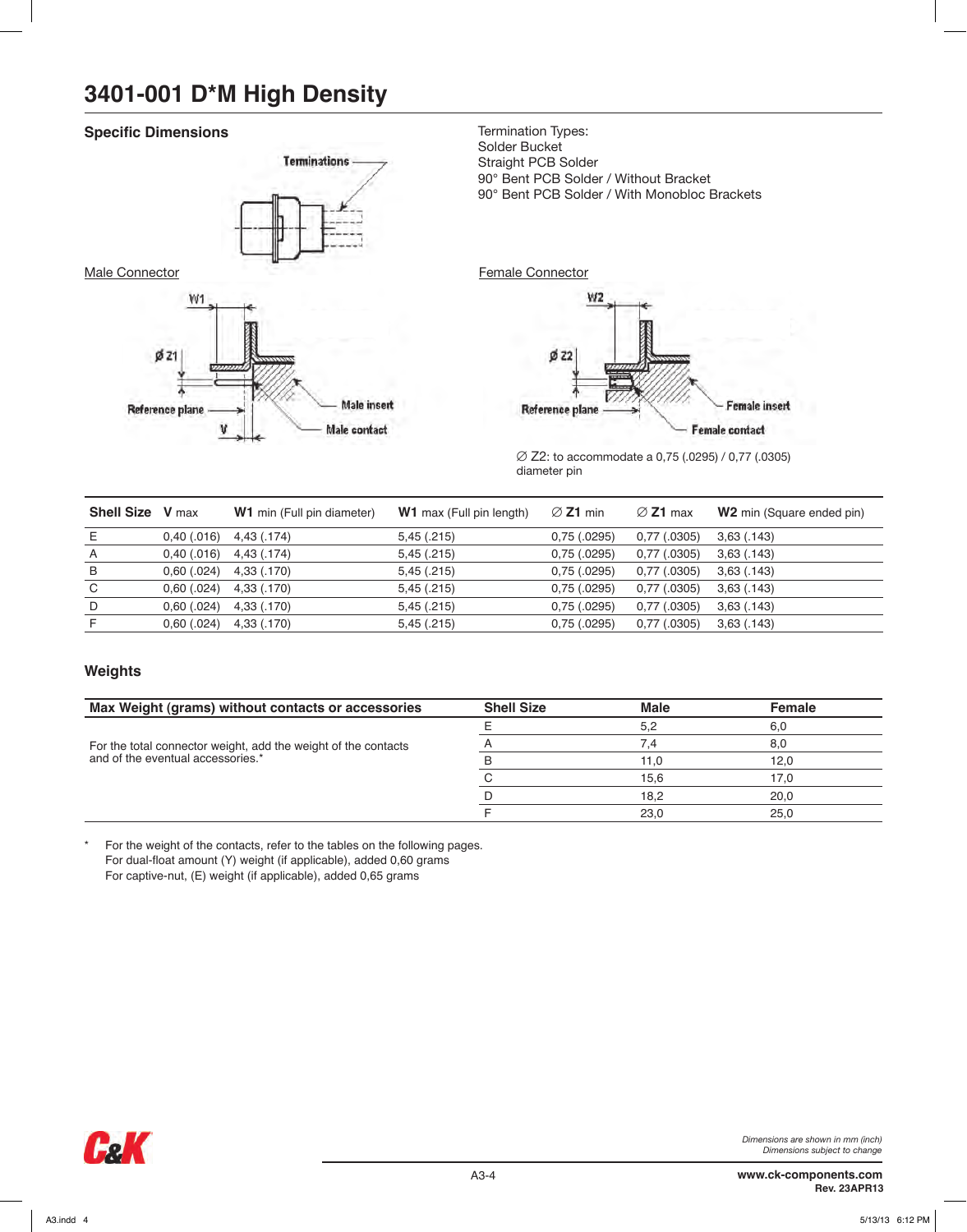### **Solder Bucket Terminations:**

#### **Specific Dimensions**



| <b>Contacts</b> | <b>Shell Size</b> | <b>D</b> Max | <b>E</b> Typical | $QF + 0.03$<br>(.0012) | $G \pm 0.55$<br>(.022) | H min       | $J \pm 0.3$<br>(.012) | $K \pm 0.1$<br>(.004) | <b>Pitch</b><br>between contacts |
|-----------------|-------------------|--------------|------------------|------------------------|------------------------|-------------|-----------------------|-----------------------|----------------------------------|
| Male            | E                 | 11,21 (.441) | 1,98 (.078)      | 0,90(.035)             | 1,95 (.077)            | 2,40 (.094) | 2,80(.110)            | 2,00 (.079)           | 2,29 (.090)                      |
|                 | A                 | 11,21(.441)  | 1,98 (.078)      | 0,90(.035)             | 1,95 (.077)            | 2,40(.094)  | 2,80(.110)            | 2,00 (.079)           | 2,29(.090)                       |
|                 | B                 | 11,41 (.449) | 1,98 (.078)      | 0,90(.035)             | 1,95 (.077)            | 2,40(.094)  | 2,80(.110)            | 2,00 (.079)           | 2,29(.090)                       |
|                 | С                 | 11,41 (.449) | 1,98 (.078)      | 0,90(.035)             | 1,95 (.077)            | 2,40(.094)  | 2,80(.110)            | 2,00 (.079)           | 2,41 (.095)                      |
|                 | D                 | 11,41 (.449) | 2,08(.082)       | 0,90(.035)             | 1,95 (.077)            | 2,40(.094)  | 2,80(.110)            | 2,00 (.079)           | 2,41 (.095)                      |
|                 | D                 | 11,41 (.449) | 2,08(.082)       | 0,90(.035)             | 1,95 (.077)            | 2,40(.094)  | 2,80(.110)            | 2,00 (.079)           | 2,41 (.095)                      |
| Female          | Е                 | 11,21(.441)  | 1,98 (.078)      | 0,90(.035)             | 1,95 (.077)            | 2,40(.094)  | 2,80(.110)            | 2,00 (.079)           | 2,29(.090)                       |
|                 | Α                 | 11,21 (.441) | 1,98 (.078)      | 0,90(.035)             | 1,95 (.077)            | 2,40(.094)  | 2,80(.110)            | 2,00 (.079)           | 2,29(.090)                       |
|                 | B                 | 11,21(.441)  | 1,98 (.078)      | 0,90(.035)             | 1,95 (.077)            | 2,40(.094)  | 2,80(.110)            | 2,00 (.079)           | 2,29(.090)                       |
|                 | С                 | 11,21 (.441) | 1,98 (.078)      | 0,90(.035)             | 1,95 (.077)            | 2,40 (.094) | 2,80(.110)            | 2,00 (.079)           | 2,41 (.095)                      |
|                 | D                 | 11,21(.441)  | 2,08(.082)       | 0,90(.035)             | 1,95 (.077)            | 2,40(.094)  | 2,80(.110)            | 2,00 (.079)           | 2,41 (.095)                      |
|                 | D                 | 11,21(.441)  | 2,08(.082)       | 0,90(.035)             | 1,95 (.077)            | 2,40(.094)  | 2,80(.110)            | 2,00 (.079)           | 2,41(.095)                       |

Termination Modifier: Nothing

### **Weights**

|                                             | <b>Shell Size</b> | <b>Male Contact</b> | <b>Female Contact</b> |
|---------------------------------------------|-------------------|---------------------|-----------------------|
| Max Weight (grams) per contact              |                   | 0,14/0,16/0,18      | 0,19/0,21/0,23        |
| Max Weight (grams) of all contacts per size | E                 | 2,20                | 2.95                  |
|                                             |                   | 3,82                | 5,12                  |
|                                             | B                 | 6,46                | 8,66                  |
|                                             |                   | 9.10                | 12.20                 |
|                                             |                   | 11,70               | 15,60                 |
|                                             |                   | 16,24               | 21,44                 |

## **Recommended instruction for wire stripping:**

Cut wires to length and strip insulation per illustration. Check for broken or frayed wires**.** 

Accepted wires sizes: insulated AWG 22, AWG 24, AWG 26. (AWG 28 possible but not approved by ESA)



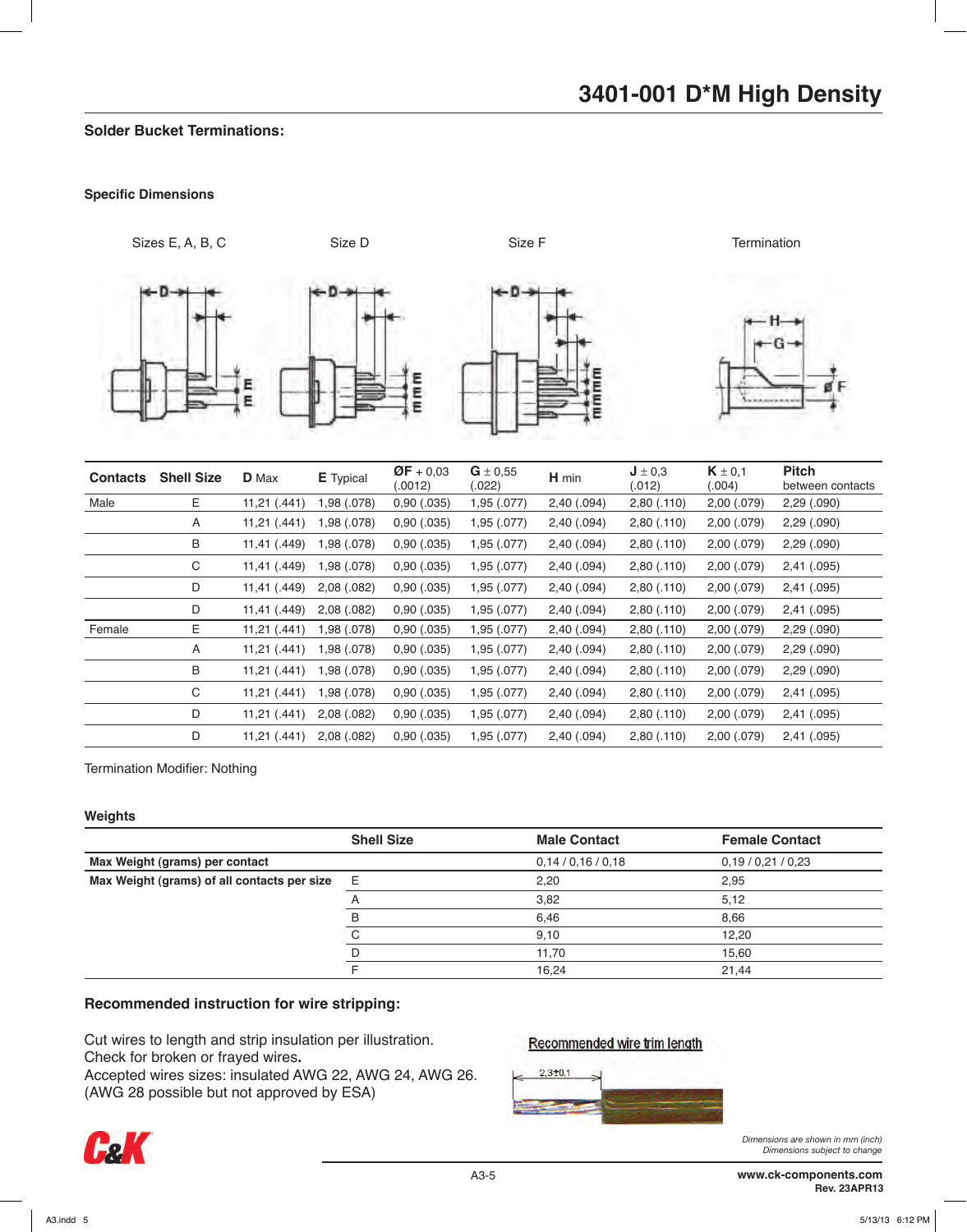#### **Cross references**

Solder bucket

#### **Standard**

| <b>Description ESA/ESCC</b> | <b>Part Number</b>       |              |
|-----------------------------|--------------------------|--------------|
| 340100102B                  | DEM 15P NMB              | C115371-6850 |
| 340100102B                  | DEM 15S NMB              | C115371-6851 |
| 340100102B                  | DAM 26P NMB              | C115371-6852 |
| 340100102B                  | DAM 26S NMB              | C115371-6853 |
| 340100102B                  | DBM 44P NMB              | C115371-6854 |
| 340100102B                  | DBM 44S NMB              | C115371-6855 |
| 340100102B                  | DCM 62P NMB              | C115371-6856 |
| 340100102B                  | DCM 62S NMB              | C115371-6857 |
| 340100102B                  | DDM 78P NMB              | C115371-6858 |
| 340100102B                  | DDM 78S NMB              | C115371-6859 |
| 340100102B                  | DFM 104P NMB-FR172       | C115371-6842 |
| 340100102B                  | DFM 104S NMB-FR172       | C115371-6843 |
| 340100102B                  | <b>DFM 104P NMB-A174</b> | C115371-6846 |
| 340100102B                  | <b>DFM 104S NMB-A174</b> | C115371-6847 |

| <b>Description ESA/ESCC</b> |                          | <b>Part Number</b> | <b>Description FR022</b> | <b>Part Number</b> |
|-----------------------------|--------------------------|--------------------|--------------------------|--------------------|
| 340100102B                  | DEM 15P NMB              | C115371-6850       | DEM 15P NMB-FR022        | C115371-4740       |
| 340100102B                  | DEM 15S NMB              | C115371-6851       | DEM 15S NMB-FR022        | C115371-4741       |
| 340100102B                  | DAM 26P NMB              | C115371-6852       | DAM 26P NMB-FR022        | C115371-4742       |
| 340100102B                  | DAM 26S NMB              | C115371-6853       | DAM 26S NMB-FR022        | C115371-4743       |
| 340100102B                  | DBM 44P NMB              | C115371-6854       | DBM 44P NMB-FR022        | C115371-4744       |
| 340100102B                  | DBM 44S NMB              | C115371-6855       | DBM 44S NMB-FR022        | C115371-4745       |
| 340100102B                  | DCM 62P NMB              | C115371-6856       | DCM 62P NMB-FR022        | C115371-4746       |
| 340100102B                  | DCM 62S NMB              | C115371-6857       | DCM 62S NMB-FR022        | C115371-4747       |
| 340100102B                  | DDM 78P NMB              | C115371-6858       | DDM 78P NMB-FR022        | C115371-4748       |
| 340100102B                  | DDM 78S NMB              | C115371-6859       | DDM 78S NMB-FR022        | C115371-4749       |
| 340100102B                  | DFM 104P NMB-FR172       | C115371-6842       | DFM 104P NMB-FR172-FR022 | C115371-4730       |
| 340100102B                  | DFM 104S NMB-FR172       | C115371-6843       | DFM 104S NMB-FR172-FR022 | C115371-4731       |
| 340100102B                  | <b>DFM 104P NMB-A174</b> | C115371-6846       | DFM 104P NMB-A174-FR022  | C115371-4734       |
| 340100102B                  | <b>DFM 104S NMB-A174</b> | C115371-6847       | DFM 104S NMB-A174-FR022  | C115371-4735       |
|                             |                          |                    |                          |                    |

\*FR023 under request only

#### **Option Y**

| <b>Description ESA/ESCC</b> |                     | <b>Part Number</b> |  | <b>Description FR022</b>  | <b>Part Number</b> |  |
|-----------------------------|---------------------|--------------------|--|---------------------------|--------------------|--|
| 340100102B                  | DEMY 15P NMB        | C115371-6860       |  | DEMY 15P NMB-FR022        | C115371-4780       |  |
| 340100102B                  | DEMY 15S NMB        | C115371-6861       |  | DEMY 15S NMB-FR022        | C115371-4781       |  |
| 340100102B                  | DAMY 26P NMB        | C115371-6862       |  | DAMY 26P NMB-FR022        | C115371-4782       |  |
| 340100102B                  | DAMY 26S NMB        | C115371-6863       |  | DAMY 26S NMB-FR022        | C115371-4783       |  |
| 340100102B                  | DBMY 44P NMB        | C115371-6864       |  | DBMY 44P NMB-FR022        | C115371-4784       |  |
| 340100102B                  | DBMY 44S NMB        | C115371-6865       |  | DBMY 44S NMB-FR022        | C115371-4785       |  |
| 340100102B                  | DCMY 62P NMB        | C115371-6866       |  | DCMY 62P NMB-FR022        | C115371-4786       |  |
| 340100102B                  | DCMY 62S NMB        | C115371-6867       |  | DCMY 62S NMB-FR022        | C115371-4787       |  |
| 340100102B                  | DDMY 78P NMB        | C115371-6868       |  | DDMY 78P NMB-FR022        | C115371-4788       |  |
| 340100102B                  | DDMY 78S NMB        | C115371-6869       |  | DDMY 78S NMB-FR022        | C115371-4789       |  |
| 340100102B                  | DFMY 104P NMB-FR172 | C115371-6844       |  | DFMY 104P NMB-FR172-FR022 | C115371-4732       |  |
| 340100102B                  | DFMY 104S NMB-FR172 | C115371-6845       |  | DFMY 104S NMB-FR172-FR022 | C115371-4733       |  |
| 340100102B                  | DFMY 104P NMB-A174  | C115371-6848       |  | DFMY 104P NMB-A174-FR022  | C115371-4736       |  |
| 340100102B                  | DFMY 104S NMB-A174  | C115371-6849       |  | DFMY 104S NMB-A174-FR022  | C115371-4737       |  |
|                             |                     |                    |  |                           |                    |  |

| <b>Description ESA/ESCC</b> |                           | <b>Part Number</b> | <b>Description FR022</b>  | <b>Part Number</b> |
|-----------------------------|---------------------------|--------------------|---------------------------|--------------------|
| 340100102B                  | DEMY 15P NMB              | C115371-6860       | DEMY 15P NMB-FR022        | C115371-4780       |
| 340100102B                  | DEMY 15S NMB              | C115371-6861       | DEMY 15S NMB-FR022        | C115371-4781       |
| 340100102B                  | DAMY 26P NMB              | C115371-6862       | DAMY 26P NMB-FR022        | C115371-4782       |
| 340100102B                  | DAMY 26S NMB              | C115371-6863       | DAMY 26S NMB-FR022        | C115371-4783       |
| 340100102B                  | DBMY 44P NMB              | C115371-6864       | DBMY 44P NMB-FR022        | C115371-4784       |
| 340100102B                  | DBMY 44S NMB              | C115371-6865       | DBMY 44S NMB-FR022        | C115371-4785       |
| 340100102B                  | DCMY 62P NMB              | C115371-6866       | DCMY 62P NMB-FR022        | C115371-4786       |
| 340100102B                  | DCMY 62S NMB              | C115371-6867       | DCMY 62S NMB-FR022        | C115371-4787       |
| 340100102B                  | DDMY 78P NMB              | C115371-6868       | DDMY 78P NMB-FR022        | C115371-4788       |
| 340100102B                  | DDMY 78S NMB              | C115371-6869       | DDMY 78S NMB-FR022        | C115371-4789       |
| 340100102B                  | DFMY 104P NMB-FR172       | C115371-6844       | DFMY 104P NMB-FR172-FR022 | C115371-4732       |
| 340100102B                  | DFMY 104S NMB-FR172       | C115371-6845       | DFMY 104S NMB-FR172-FR022 | C115371-4733       |
| 340100102B                  | DFMY 104P NMB-A174        | C115371-6848       | DFMY 104P NMB-A174-FR022  | C115371-4736       |
| 340100102B                  | <b>DFMY 104S NMB-A174</b> | C115371-6849       | DFMY 104S NMB-A174-FR022  | C115371-4737       |

**Description FR022 Part Number** DEME 15P NMB-FR022 C115371-4790 DEME 15S NMB-FR022 C115371-4791 DAME 26P NMB-FR022 C115371-4792 DAME 26S NMB-FR022 C115371-4793 DBME 44P NMB-FR022 C115371-4794 DBME 44S NMB-FR022 C115371-4795 DCME 62P NMB-FR022 C115371-4796 00101028 DCME 62S NMB-FR022 C115371-4797 DDME 78P NMB-FR022 C115371-4798 DDME 78S NMB-FR022 C115371-4799 DFME 104P NMB-FR172-FR022 C115371-4975 DFME 104S NMB-FR172-FR022 C115371-4976 340100102B DFME 104P NMB-A174 C115331-9002 DFME 104P NMB-A174-FR022 C115371-4977 DFME 104S NMB-A174-FR022 C115371-4978

\*FR023 under request only

#### **Option E**

| <b>Description ESA/ESCC</b> | <b>Part Number</b>        |                          |
|-----------------------------|---------------------------|--------------------------|
| 340100102B                  | DEME 15P NMB              | C115371-6870             |
| 340100102B                  | DEME 15S NMB              | C115371-6871             |
| 340100102B                  | DAME 26P NMB              | C115371-6872             |
| 340100102B                  | DAME 26S NMB              | C115371-6873             |
| 340100102B                  | DBME 44P NMB              | C115371-6874             |
| 340100102B                  | DBME 44S NMB              | C115371-6875             |
| 340100102B                  | DCME 62P NMB              | C <sub>115371-6876</sub> |
| 340100102B                  | DCME 62S NMB              | C <sub>115371-6877</sub> |
| 340100102B                  | DDME 78P NMB              | C115371-6878             |
| 340100102B                  | DDME 78S NMB              | C <sub>115371-6879</sub> |
| 340100102B                  | DFME 104P NMB-FR172       | C115331-9000             |
| 340100102B                  | DFME 104S NMB-FR172       | C115331-9001             |
| 340100102B                  | <b>DFME 104P NMB-A174</b> | C115331-9002             |
| 340100102B                  | <b>DFME 104S NMB-A174</b> | C <sub>115331-9003</sub> |

\*FR023 under request only

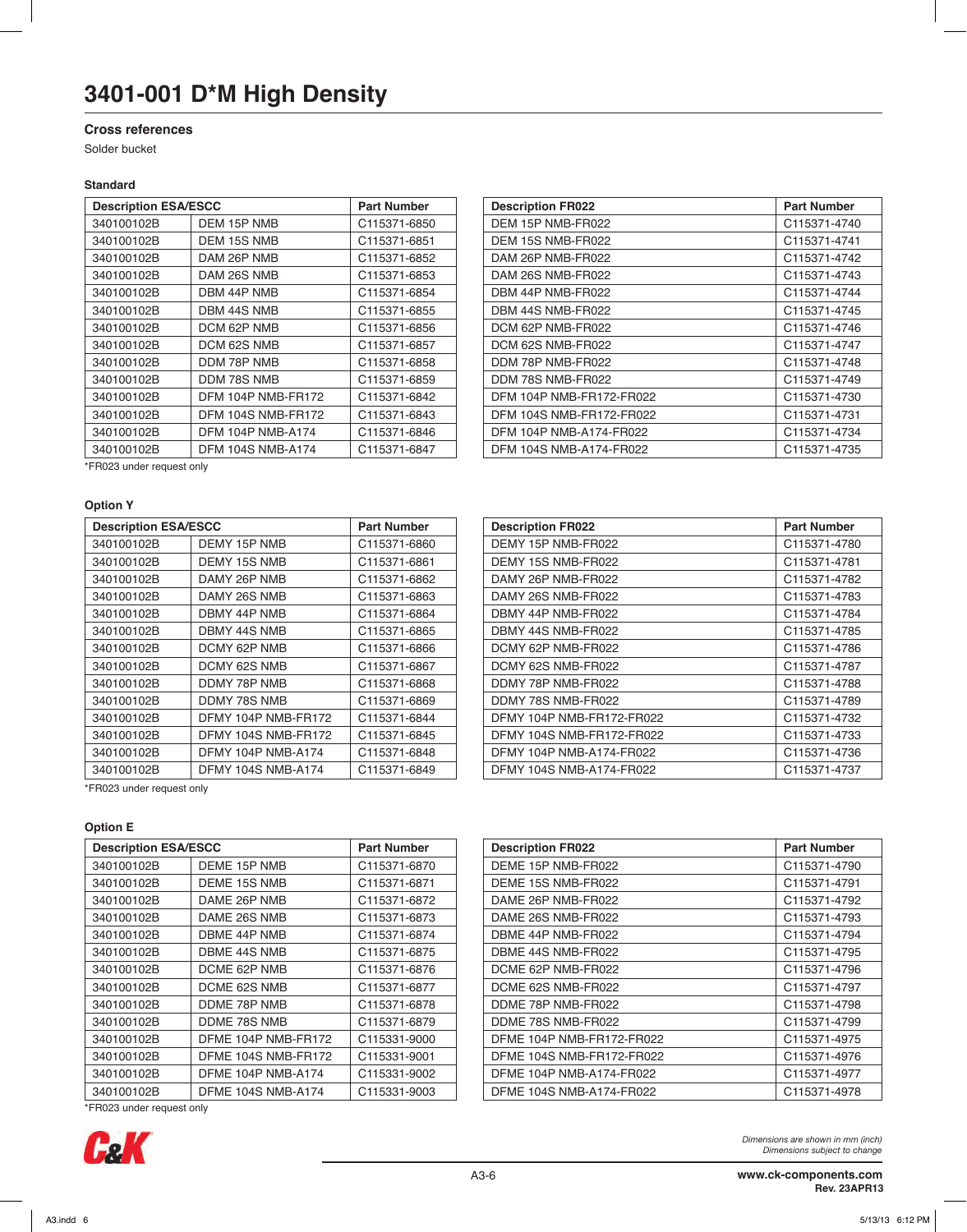## **Straight PCB solder Terminations**

#### **Specific Dimensions**







\*Available only on FR002/FR023





Ğ

M2 / Sizes E, A, B, C M2 / Size D M2 / Size F



| <b>Contacts</b> | <b>Shell Size</b> | <b>D</b> max | $H$ max      | $L$ max    | <b>E</b> Typical | <b>Pitch</b> between contacts |
|-----------------|-------------------|--------------|--------------|------------|------------------|-------------------------------|
| Male            | E                 | 16,01 (.630) | 11,21(.441)  | 9,53(.375) | 1,98 (.078)      | 2,29(.090)                    |
|                 | A                 | 16,01 (.630) | 11,21(.441)  | 9,53(.375) | 1,98 (.078)      | 2,29(.090)                    |
|                 | B                 | 16,21 (.638) | 11,41 (.449) | 9,53(.375) | 1,98 (.078)      | 2,29(.090)                    |
|                 | С                 | 16,21 (.638) | 11,41 (.449) | 9,53(.375) | 1,98 (.078)      | 2,41 (.095)                   |
|                 | D                 | 16,21 (.638) | 11,41 (.449) | 9,53(.375) | 2,08(.082)       | 2,41 (.095)                   |
|                 |                   | 16,21 (.638) | 11,41 (.449) | 9,53(.375) | 2,08(.082)       | 2,41 (.095)                   |
| Female          | E.                | 16,17 (.637) | 11,37 (.448) | 9,53(.375) | 1,98 (.078)      | 2,29(.090)                    |
|                 | A                 | 16,17 (.637) | 11,37 (.448) | 9,53(.375) | 1,98 (.078)      | 2,29(.090)                    |
|                 | B                 | 16,17 (.637) | 11,37 (.448) | 9,53(.375) | 1,98 (.078)      | 2,29(.090)                    |
|                 | С                 | 16,17 (.637) | 11,37 (.448) | 9,53(.375) | 1,98 (.078)      | 2,41 (.095)                   |
|                 | D                 | 16,17 (.637) | 11,37 (.448) | 9,53(.375) | 2,08(.082)       | 2,41 (.095)                   |
|                 |                   | 16,17 (.637) | 11,37 (.448) | 9,53(.375) | 2,08(.082)       | 2,41 (.095)                   |

Termination Modifier: OL3, M2; For other termination modifier, consult factory

#### **Weights**

|                                             | <b>Shell Size</b> | <b>Male Contact</b> | <b>Female Contact</b> |
|---------------------------------------------|-------------------|---------------------|-----------------------|
| Max Weight (grams) per contact              |                   | 0.14                | 0.19                  |
| Max Weight (grams) of all contacts per size | E                 | 2,10                | 2,85                  |
|                                             |                   | 3,64                | 4.94                  |
|                                             | B                 | 6,16                | 8,36                  |
|                                             |                   | 8,68                | 11,78                 |
|                                             |                   | 10,92               | 14,82                 |
|                                             |                   | 14,56               | 19,76                 |



## **3401-001 D\*M High Density**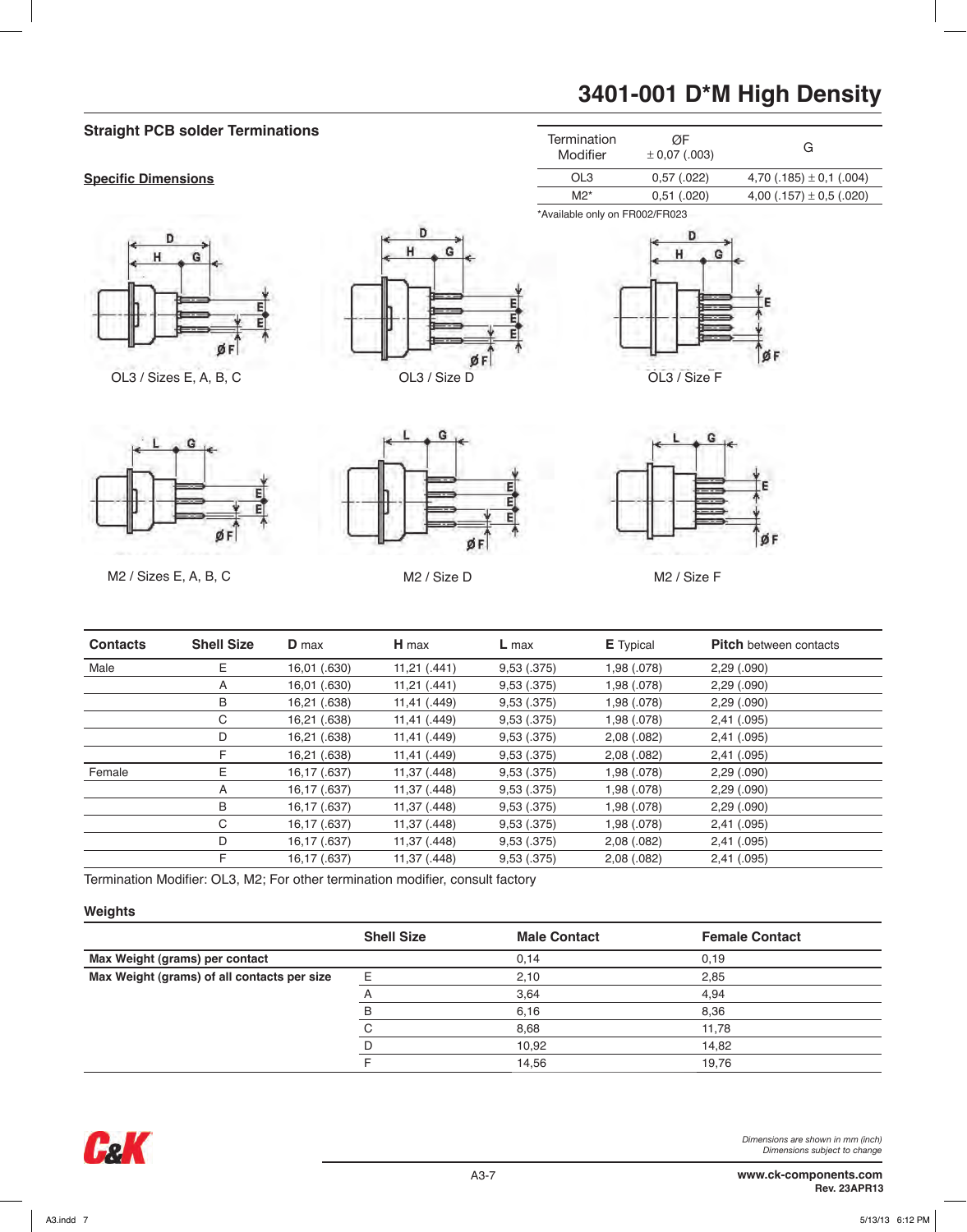### **Cross references**

Straight PCB

#### **Standard**

| <b>Description ESA/ESCC</b> | <b>Part Number</b>           |              |
|-----------------------------|------------------------------|--------------|
| 340100102B                  | DEM 15P NMB OL3              | C115371-6600 |
| 340100102B                  | DEM 15S NMB OL3              | C115371-6601 |
| 340100102B                  | DAM 26P NMB OL3              | C115371-6602 |
| 340100102B                  | DAM 26S NMB OL3              | C115371-6603 |
| 340100102B                  | DBM 44P NMB OL3              | C115371-6604 |
| 340100102B                  | DBM 44S NMB OL3              | C115371-6605 |
| 340100102B                  | DCM 62P NMB OL3              | C115371-6606 |
| 340100102B                  | DCM 62S NMB OL3              | C115371-6607 |
| 340100102B                  | DDM 78P NMB OL3              | C115371-6608 |
| 340100102B                  | DDM 78S NMB OL3              | C115371-6609 |
| 340100102B                  | DFM 104P NMB OL3-FR172       | C115371-6680 |
| 340100102B                  | DFM 104S NMB OL3-FR172       | C115371-6681 |
| 340100102B                  | DFM 104P NMB OL3-A174        | C115371-6688 |
| 340100102B                  | <b>DFM 104S NMB OL3-A174</b> | C115371-6689 |

| <b>Description ESA/ESCC</b> |                              | <b>Part Number</b> | <b>Description FR022</b>     | <b>Part Number</b> |
|-----------------------------|------------------------------|--------------------|------------------------------|--------------------|
| 340100102B                  | DEM 15P NMB OL3              | C115371-6600       | DEM 15P NMB OL3-FR022        | C115371-4600       |
| 340100102B                  | DEM 15S NMB OL3              | C115371-6601       | DEM 15S NMB OL3-FR022        | C115371-4601       |
| 340100102B                  | DAM 26P NMB OL3              | C115371-6602       | DAM 26P NMB OL3-FR022        | C115371-4602       |
| 340100102B                  | DAM 26S NMB OL3              | C115371-6603       | DAM 26S NMB OL3-FR022        | C115371-4603       |
| 340100102B                  | DBM 44P NMB OL3              | C115371-6604       | DBM 44P NMB OL3-FR022        | C115371-4604       |
| 340100102B                  | DBM 44S NMB OL3              | C115371-6605       | DBM 44S NMB OL3-FR022        | C115371-4605       |
| 340100102B                  | DCM 62P NMB OL3              | C115371-6606       | DCM 62P NMB OL3-FR022        | C115371-4606       |
| 340100102B                  | DCM 62S NMB OL3              | C115371-6607       | DCM 62S NMB OL3-FR022        | C115371-4607       |
| 340100102B                  | DDM 78P NMB OL3              | C115371-6608       | DDM 78P NMB OL3-FR022        | C115371-4608       |
| 340100102B                  | DDM 78S NMB OL3              | C115371-6609       | DDM 78S NMB OL3-FR022        | C115371-4609       |
| 340100102B                  | DFM 104P NMB OL3-FR172       | C115371-6680       | DFM 104P NMB OL3-FR172-FR022 | C115371-4710       |
| 340100102B                  | DFM 104S NMB OL3-FR172       | C115371-6681       | DFM 104S NMB OL3-FR172-FR022 | C115371-4711       |
| 340100102B                  | DFM 104P NMB OL3-A174        | C115371-6688       | DFM 104P NMB OL3-A174-FR022  | C115371-4720       |
| 340100102B                  | <b>DFM 104S NMB OL3-A174</b> | C115371-6689       | DFM 104S NMB OL3-A174-FR022  | C115371-4721       |
|                             |                              |                    | DEM 15P NMB M2-FR022         | C115371-4750       |
|                             |                              |                    | DEM 15S NMB M2-FR022         | C115371-4751       |
|                             |                              |                    | DAM 26P NMB M2-FR022         | C115371-4752       |
|                             |                              |                    | DAM 26S NMB M2-FR022         | C115371-4753       |
|                             |                              |                    | DBM 44P NMB M2-FR022         | C115371-4754       |
|                             |                              |                    | DBM 44S NMB M2-FR022         | C115371-4755       |
|                             |                              |                    | DCM 62P NMB M2-FR022         | C115371-4756       |
|                             |                              |                    | DCM 62S NMB M2-FR022         | C115371-4757       |
|                             |                              |                    | DDM 78P NMB M2-FR022         | C115371-4758       |
|                             |                              |                    | DDM 78S NMB M2-FR022         | C115371-4759       |
|                             |                              |                    | DFM 104P NMB M2-FR172-FR022  | C115371-4714       |
|                             |                              |                    | DFM 104S NMB M2-FR172-FR022  | C115371-4715       |
|                             |                              |                    | DFM 104P NMB M2-A174-FR022   | C115371-4724       |
|                             |                              |                    | DFM 104S NMB M2-A174-FR022   | C115371-4725       |

FR023 under request only

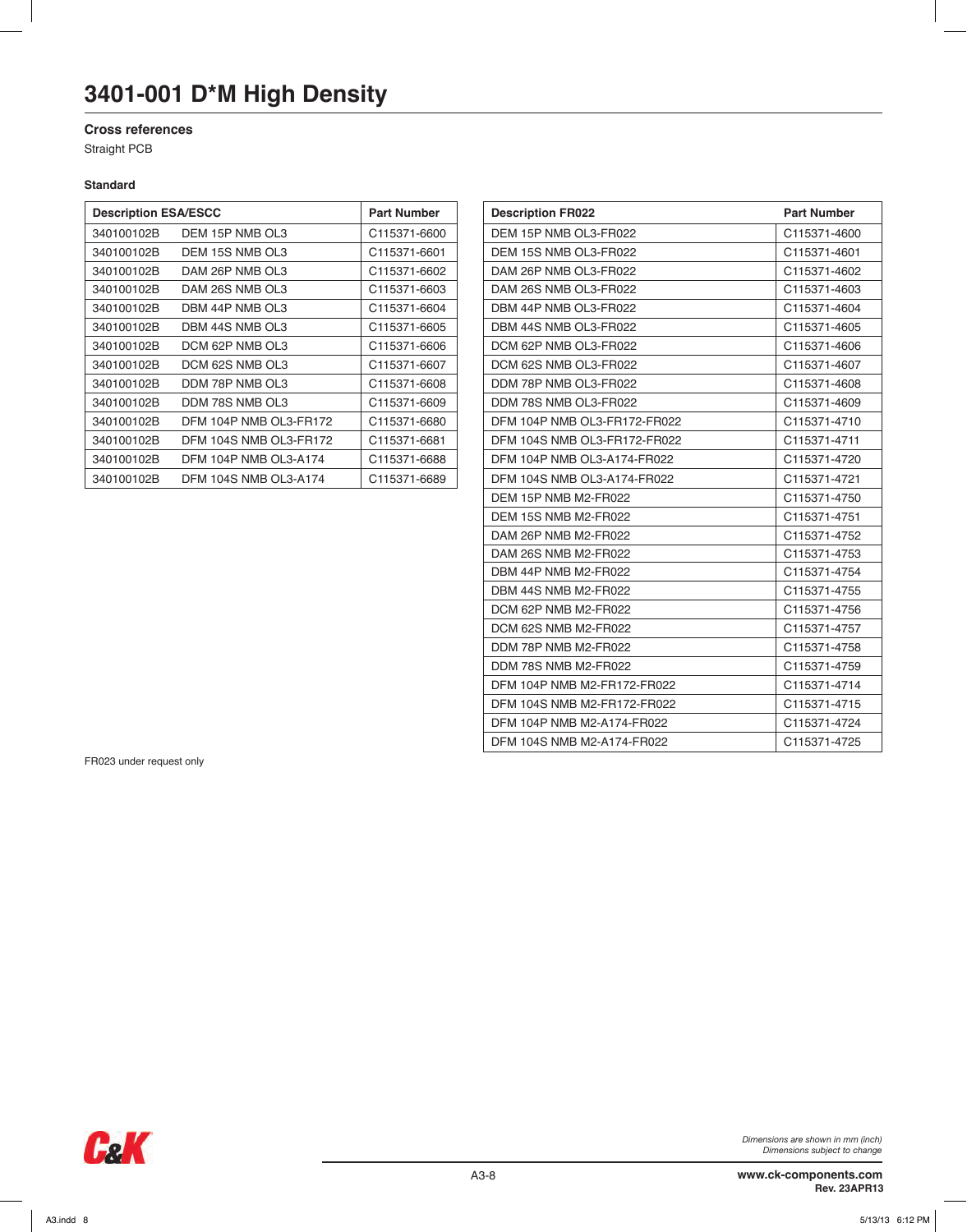#### **Cross references**

Straight PCB

#### **Option Y**

| <b>Description ESA/ESCC</b> |                         | <b>Part Number</b>       |
|-----------------------------|-------------------------|--------------------------|
| 340100102B                  | DEMY 15P NMB OL3        | C115371-6610             |
| 340100102B                  | DEMY 15S NMB OL3        | C115371-6611             |
| 340100102B                  | DAMY 26P NMB OL3        | C115371-6612             |
| 340100102B                  | DAMY 26S NMB OL3        | C <sub>115371-6613</sub> |
| 340100102B                  | DBMY 44P NMB OL3        | C115371-6614             |
| 340100102B                  | DBMY 44S NMB OL3        | C115371-6615             |
| 340100102B                  | DCMY 62P NMB OL3        | C115371-6616             |
| 340100102B                  | DCMY 62S NMB OL3        | C115371-6617             |
| 340100102B                  | DDMY 78P NMB OL3        | C115371-6618             |
| 340100102B                  | DDMY 78S NMB OL3        | C <sub>115371-6619</sub> |
| 340100102B                  | DFMY 104P NMB OL3-FR172 | C115371-6682             |
| 340100102B                  | DFMY 104S NMB OL3-FR172 | C115371-6683             |
| 340100102B                  | DFMY 104P NMB OL3-A174  | C115371-6690             |
| 340100102B                  | DFMY 104S NMB OL3-A174  | C115371-6691             |

| <b>Description ESA/ESCC</b> |                         | <b>Part Number</b> | <b>Description FR022</b>      | <b>Part Number</b> |
|-----------------------------|-------------------------|--------------------|-------------------------------|--------------------|
| 340100102B                  | DEMY 15P NMB OL3        | C115371-6610       | DEMY 15P NMB OL3-FR022        | C115371-4610       |
| 340100102B                  | DEMY 15S NMB OL3        | C115371-6611       | DEMY 15S NMB OL3-FR022        | C115371-4611       |
| 340100102B                  | DAMY 26P NMB OL3        | C115371-6612       | DAMY 26P NMB OL3-FR022        | C115371-4612       |
| 340100102B                  | DAMY 26S NMB OL3        | C115371-6613       | DAMY 26S NMB OL3-FR022        | C115371-4613       |
| 340100102B                  | DBMY 44P NMB OL3        | C115371-6614       | DBMY 44P NMB OL3-FR022        | C115371-4614       |
| 340100102B                  | DBMY 44S NMB OL3        | C115371-6615       | DBMY 44S NMB OL3-FR022        | C115371-4615       |
| 340100102B                  | DCMY 62P NMB OL3        | C115371-6616       | DCMY 62P NMB OL3-FR022        | C115371-4616       |
| 340100102B                  | DCMY 62S NMB OL3        | C115371-6617       | DCMY 62S NMB OL3-FR022        | C115371-4617       |
| 340100102B                  | DDMY 78P NMB OL3        | C115371-6618       | DDMY 78P NMB OL3-FR022        | C115371-4618       |
| 340100102B                  | DDMY 78S NMB OL3        | C115371-6619       | DDMY 78S NMB OL3-FR022        | C115371-4619       |
| 340100102B                  | DFMY 104P NMB OL3-FR172 | C115371-6682       | DFMY 104P NMB OL3-FR172-FR022 | C115371-4712       |
| 340100102B                  | DFMY 104S NMB OL3-FR172 | C115371-6683       | DFMY 104S NMB OL3-FR172-FR022 | C115371-4713       |
| 340100102B                  | DFMY 104P NMB OL3-A174  | C115371-6690       | DFMY 104P NMB OL3-A174-FR022  | C115371-4722       |
| 340100102B                  | DFMY 104S NMB OL3-A174  | C115371-6691       | DFMY 104S NMB OL3-A174-FR022  | C115371-4723       |
|                             |                         |                    | DEMY 15P NMB M2-FR022         | C115371-4760       |
|                             |                         |                    | DEMY 15S NMB M2-FR022         | C115371-4761       |
|                             |                         |                    | DAMY 26P NMB M2-FR022         | C115371-4762       |
|                             |                         |                    | DAMY 26S NMB M2-FR022         | C115371-4763       |
|                             |                         |                    | DBMY 44P NMB M2-FR022         | C115371-4764       |
|                             |                         |                    | DBMY 44S NMB M2-FR022         | C115371-4765       |
|                             |                         |                    | DCMY 62P NMB M2-FR022         | C115371-4766       |
|                             |                         |                    | DCMY 62S NMB M2-FR022         | C115371-4767       |
|                             |                         |                    | DDMY 78P NMB M2-FR022         | C115371-4768       |
|                             |                         |                    | DDMY 78S NMB M2-FR022         | C115371-4769       |
|                             |                         |                    | DFMY 104P NMB M2-FR172-FR022  | C115371-4716       |
|                             |                         |                    | DFMY 104S NMB M2-FR172-FR022  | C115371-4717       |
|                             |                         |                    | DFMY 104P NMB M2-A174-FR022   | C115371-4726       |
|                             |                         |                    | DFMY 104S NMB M2-A174-FR022   | C115371-4727       |

FR023 under request only

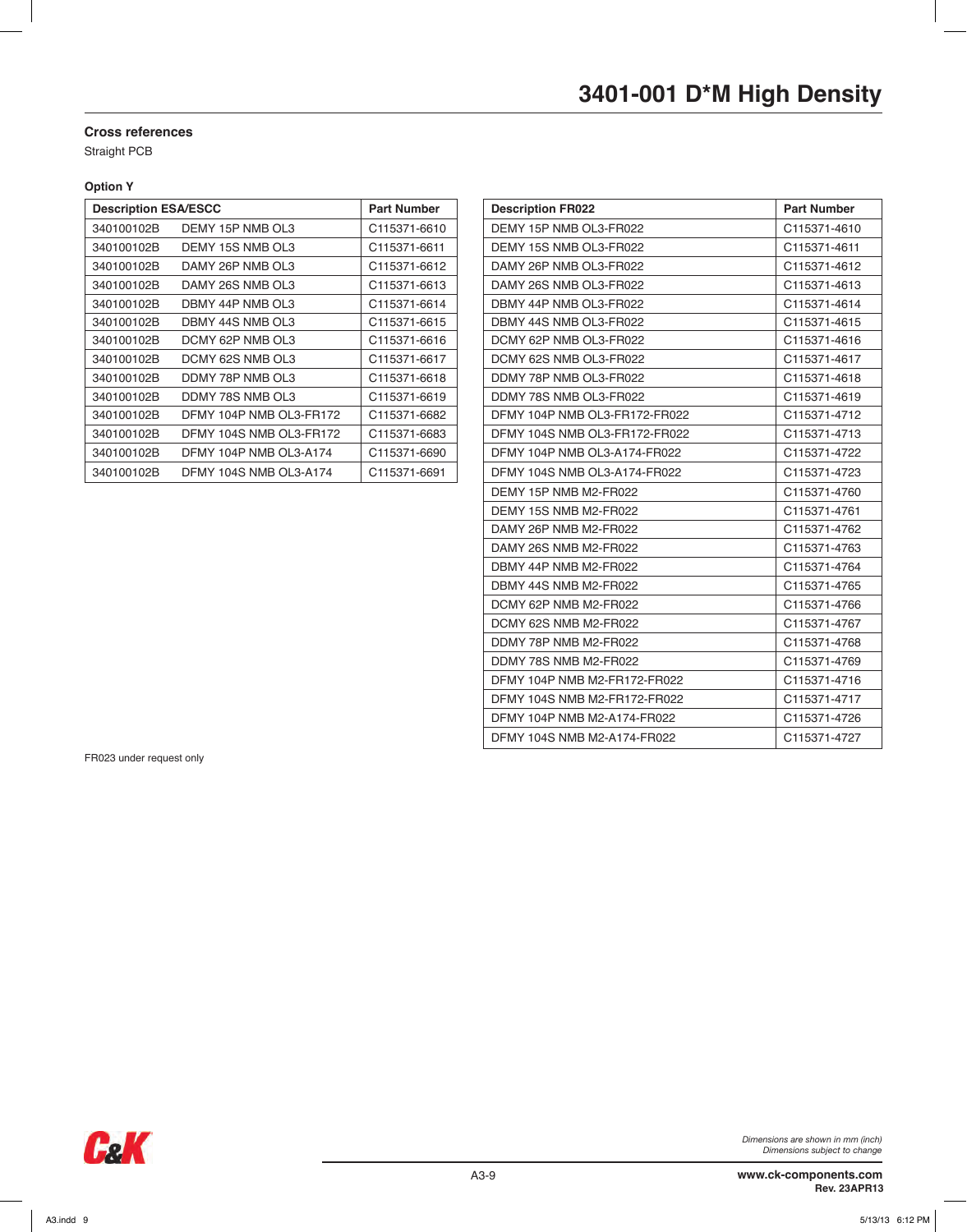#### **Cross references**

Straight PCB

#### **Option E**

| <b>Description ESA/ESCC</b> |                        | <b>Part Number</b>       |
|-----------------------------|------------------------|--------------------------|
| 340100102B                  | DEME 15P NMB OL3       | C115371-6620             |
| 340100102B                  | DEME 15S NMB OL3       | C115371-6621             |
| 340100102B                  | DAME 26P NMB OL3       | C115371-6622             |
| 340100102B                  | DAME 26S NMB OL3       | C <sub>115371-6623</sub> |
| 340100102B                  | DBME 44P NMB OL3       | C115371-6624             |
| 340100102B                  | DBME 44S NMB OL3       | C115371-6625             |
| 340100102B                  | DCME 62P NMB OL3       | C115371-6627             |
| 340100102B                  | DCME 62S NMB OL3       | C115371-6626             |
| 340100102B                  | DDME 78P NMB OL3       | C115371-6628             |
| 340100102B                  | DDME 78S NMB OL3       | C115371-6629             |
| 340100102B                  | DFME 104P NMB M2-FR172 | C115331-9006             |
| 340100102B                  | DFME 104S NMB M2-FR172 | C115331-9007             |
| 340100102B                  | DFME 104P NMB OL3-A174 | C115331-9008             |
| 340100102B                  | DFME 104S NMB OL3-A174 | C115331-9009             |

| <b>Description ESA/ESCC</b> |                        | <b>Part Number</b> | <b>Description FR022</b>      | <b>Part Number</b> |
|-----------------------------|------------------------|--------------------|-------------------------------|--------------------|
| 340100102B                  | DEME 15P NMB OL3       | C115371-6620       | DEME 15P NMB OL3-FR022        | C115371-4620       |
| 340100102B                  | DEME 15S NMB OL3       | C115371-6621       | DEME 15S NMB OL3-FR022        | C115371-4621       |
| 340100102B                  | DAME 26P NMB OL3       | C115371-6622       | DAME 26P NMB OL3-FR022        | C115371-4622       |
| 340100102B                  | DAME 26S NMB OL3       | C115371-6623       | DAME 26S NMB OL3-FR022        | C115371-4623       |
| 340100102B                  | DBME 44P NMB OL3       | C115371-6624       | DBME 44P NMB OL3-FR022        | C115371-4624       |
| 340100102B                  | DBME 44S NMB OL3       | C115371-6625       | DBME 44S NMB OL3-FR022        | C115371-4625       |
| 340100102B                  | DCME 62P NMB OL3       | C115371-6627       | DCME 62P NMB OL3-FR022        | C115371-4626       |
| 340100102B                  | DCME 62S NMB OL3       | C115371-6626       | DCME 62S NMB OL3-FR022        | C115371-4627       |
| 340100102B                  | DDME 78P NMB OL3       | C115371-6628       | DDME 78P NMB OL3-FR022        | C115371-4628       |
| 340100102B                  | DDME 78S NMB OL3       | C115371-6629       | DDME 78S NMB OL3-FR022        | C115371-4629       |
| 340100102B                  | DFME 104P NMB M2-FR172 | C115331-9006       | DFME 104P NMB OL3-FR172-FR022 | C115371-4979       |
| 340100102B                  | DFME 104S NMB M2-FR172 | C115331-9007       | DFME 104S NMB OL3-FR172-FR022 | C115371-4980       |
| 340100102B                  | DFME 104P NMB OL3-A174 | C115331-9008       | DFME 104P NMB OL3-A174-FR022  | C115371-4983       |
| 340100102B                  | DFME 104S NMB OL3-A174 | C115331-9009       | DFME 104S NMB OL3-A174-FR022  | C115371-4984       |
|                             |                        |                    | DEME 15P NMB M2-FR022         | C115371-4770       |
|                             |                        |                    | DEME 15S NMB M2-FR022         | C115371-4771       |
|                             |                        |                    | DAME 26P NMB M2-FR022         | C115371-4772       |
|                             |                        |                    | DAME 26S NMB M2-FR022         | C115371-4773       |
|                             |                        |                    | DBME 44P NMB M2-FR022         | C115371-4774       |
|                             |                        |                    | DBME 44S NMB M2-FR022         | C115371-4775       |
|                             |                        |                    | DCME 62P NMB M2-FR022         | C115371-4776       |
|                             |                        |                    | DCME 62S NMB M2-FR022         | C115371-4777       |
|                             |                        |                    | DDME 78P NMB M2-FR022         | C115371-4778       |
|                             |                        |                    | DDME 78S NMB M2-FR022         | C115371-4779       |
|                             |                        |                    | DFME 104P NMB M2-FR172-FR022  | C115371-4981       |
|                             |                        |                    | DFME 104S NMB M2-FR172-FR022  | C115371-4982       |
|                             |                        |                    | DFME 104P NMB M2-A174-FR022   | C115371-4985       |
|                             |                        |                    | DFME 104S NMB M2-A174-FR022   | C115371-4986       |
|                             |                        |                    |                               |                    |

FR023 under request only

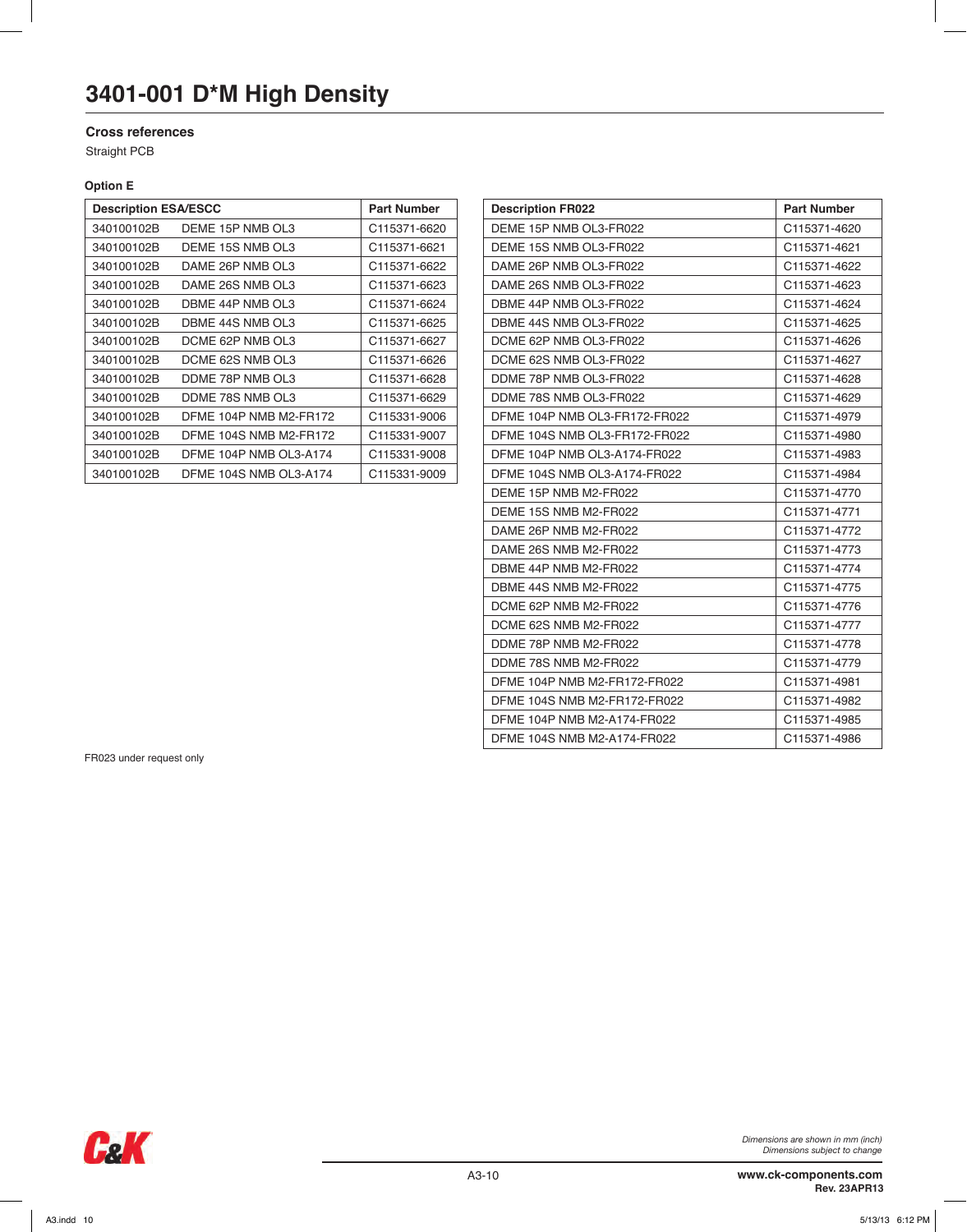### **90° Bent PCB solder Terminations / Without Brackets / European Footprint**

#### **Specific Dimensions**

| Termination<br>Modifier | ØF<br>$\pm 0.07$ (.003) | F.<br>Typical |
|-------------------------|-------------------------|---------------|
| 1C <sub>0</sub> N       | 0,57(.022)              | 1,98 (.078)   |
| 1D <sub>0</sub> N       | 0,57(.022)              | 2,08(.082)    |
|                         |                         |               |



| <b>Contacts</b> | <b>Shell Size</b> | <b>D</b> min | <b>D</b> max | $G \pm 0.30$ (.012) | M min       | <b>Pitch</b> between contacts |
|-----------------|-------------------|--------------|--------------|---------------------|-------------|-------------------------------|
| Male            | E                 | 11,98 (.472) | 12,48 (.491) | 5,00(.197)          | 5,30 (.209) | 2,29(.090)                    |
|                 | A                 | 11,98 (.472) | 12,48 (.491) | 5,00(.197)          | 5,30 (.209) | 2,29(.090)                    |
|                 | B                 | 12,18 (.480) | 12,68 (.499) | 5,00(.197)          | 5,30 (.209) | 2,29(.090)                    |
|                 | С                 | 12,18 (.480) | 12,68 (.499) | 5,00(.197)          | 5,30 (.209) | 2,41(.095)                    |
|                 | D                 | 12,18 (.480) | 12,68 (.499) | 5,00(.197)          | 5,30 (.209) | 2,41(.095)                    |
|                 | F                 | 11,98 (.472) | 12,68 (.499) | 5,00(.197)          | 5,30 (.209) | 2,41(.095)                    |
| Female          | E.                | 11,98 (.472) | 12,48 (.491) | 5,00(.197)          | 5,30 (.209) | 2,29(.090)                    |
|                 | A                 | 11,98 (.472) | 12,48 (.491) | 5,00(.197)          | 5,30 (.209) | 2,29(.090)                    |
|                 | B                 | 11,98 (.472) | 12,48 (.491) | 5,00(.197)          | 5,30 (.209) | 2,29(.090)                    |
|                 | С                 | 11,98 (.472) | 12,48 (.491) | 5,00(.197)          | 5,30 (.209) | 2,41(.095)                    |
|                 | D                 | 11,98 (.472) | 12,48 (.491) | 5,00(.197)          | 5,30 (.209) | 2,41(.095)                    |
|                 | F                 | 11,98 (.472) | 12,68 (.499) | 5,00 (.197)         | 5,30 (.209) | 2,41(.095)                    |

Termination Modifier: 1C0N, 1D0N For other termination modifier, consult factory

#### **Weights**

|                                             | <b>Shell Size</b> | <b>Male Contact</b>              | <b>Female Contact</b>    |
|---------------------------------------------|-------------------|----------------------------------|--------------------------|
| Max Weight (grams) per contact              |                   | 0,16 / 0,18 / 0,20 / 0,22 / 0,24 | 0,21/0,23/0,25/0,27/0,29 |
| Max Weight (grams) of all contacts per size | E                 | 2,70                             | 3,45                     |
|                                             |                   | 4.70                             | 6,00                     |
|                                             |                   | 7,94                             | 10,14                    |
|                                             |                   | 11.18                            | 14,28                    |
|                                             |                   | 14,84                            | 18,74                    |
|                                             |                   | 20,84                            | 26.04                    |

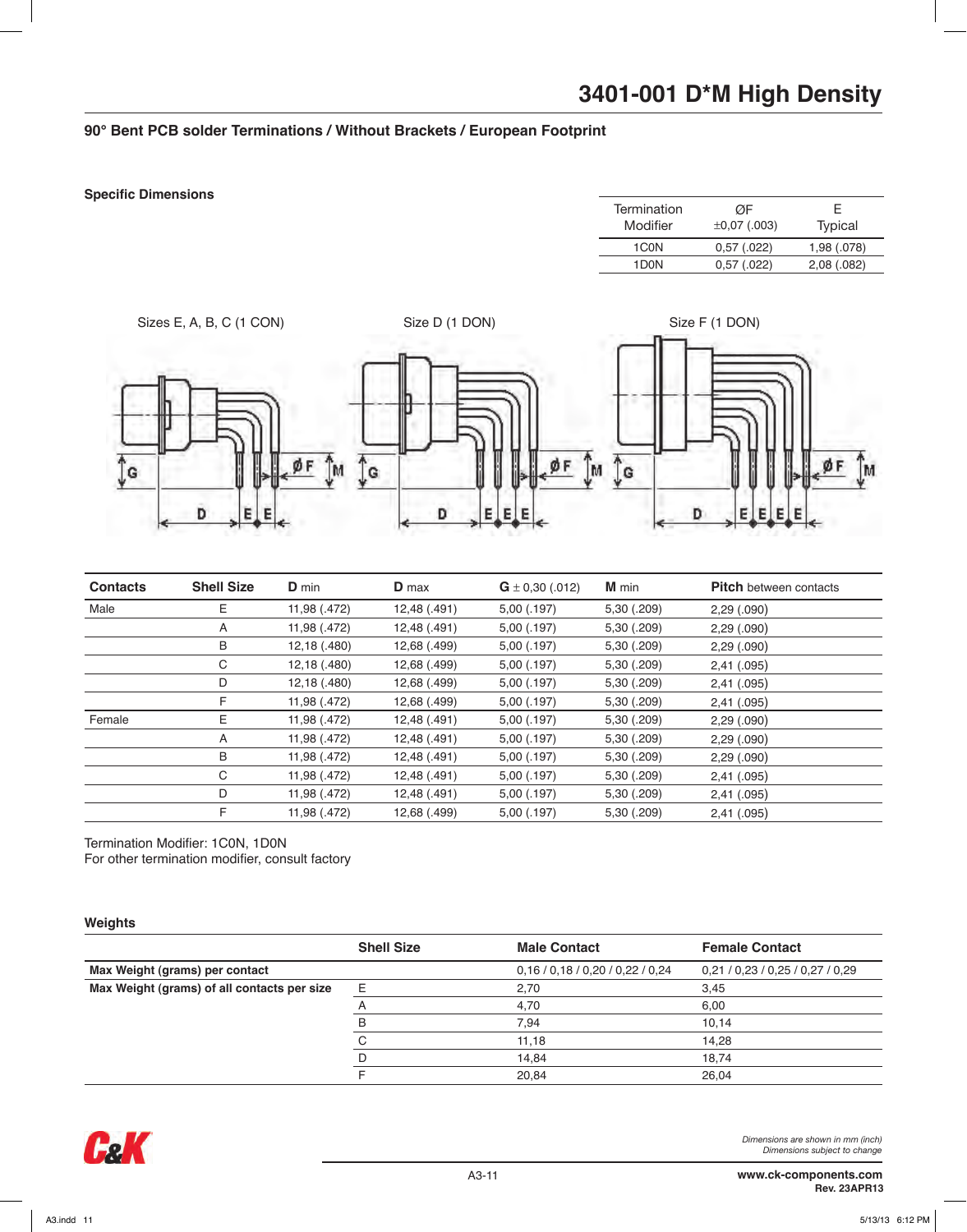#### **Cross references**

90° bent PCB (without brackets)

#### **Standard**

| <b>Description ESA/ESCC</b> |                         | <b>Part Number</b> | <b>Description FR022</b>      | <b>Part Number</b> |
|-----------------------------|-------------------------|--------------------|-------------------------------|--------------------|
| 340100102B                  | DEM 15P NMB 1CON        | C115371-6630       | DEM 15P NMB 1CON-FR022        | C115371-4630       |
| 340100102B                  | DEM 15S NMB 1CON        | C115371-6631       | DEM 15S NMB 1CON-FR022        | C115371-4631       |
| 340100102B                  | DAM 26P NMB 1CON        | C115371-6632       | DAM 26P NMB 1CON-FR022        | C115371-4632       |
| 340100102B                  | DAM 26S NMB 1CON        | C115371-6633       | DAM 26S NMB 1CON-FR022        | C115371-4633       |
| 340100102B                  | DBM 44P NMB 1CON        | C115371-6634       | DBM 44P NMB 1CON-FR022        | C115371-4634       |
| 340100102B                  | DBM 44S NMB 1CON        | C115371-6635       | DBM 44S NMB 1CON-FR022        | C115371-4635       |
| 340100102B                  | DCM 62P NMB 1CON        | C115371-6636       | DCM 62P NMB 1CON-FR022        | C115371-4636       |
| 340100102B                  | DCM 62S NMB 1CON        | C115371-6637       | DCM 62S NMB 1CON-FR022        | C115371-4637       |
| 340100102B                  | DDM 78P NMB 1DON        | C115371-6638       | DDM 78P NMB 1DON-FR022        | C115371-4638       |
| 340100102B                  | DDM 78S NMB 1DON        | C115371-6639       | DDM 78S NMB 1DON-FR022        | C115371-4639       |
| 340100102B                  | DFM 104P NMB 1D0N-FR172 | C115371-6890       | DFM 104P NMB 1DON-FR172-FR022 | C115371-4900       |
| 340100102B                  | DFM 104S NMB 1D0N-FR172 | C115371-6891       | DFM 104S NMB 1DON-FR172-FR022 | C115371-4901       |
| 340100102B                  | DFM 104P NMB 1D0N-A174  | C115371-6894       | DFM 104P NMB 1DON-A174-FR022  | C115371-4904       |
| 340100102B                  | DFM 104S NMB 1D0N-A174  | C115371-6895       | DFM 104S NMB 1DON-A174-FR022  | C115371-4905       |

\*FR023 under request only

#### **Option Y**

| <b>Description ESA/ESCC</b> |                          | <b>Part Number</b> | <b>Description FR022</b>       | <b>Part Number</b> |
|-----------------------------|--------------------------|--------------------|--------------------------------|--------------------|
| 340100102B                  | DEMY 15P NMB 1CON        | C115371-6640       | DEMY 15P NMB 1CON-FR022        | C115371-4640       |
| 340100102B                  | DEMY 15S NMB 1CON        | C115371-6641       | DEMY 15S NMB 1CON-FR022        | C115371-4641       |
| 340100102B                  | DAMY 26P NMB 1CON        | C115371-6642       | DAMY 26P NMB 1CON-FR022        | C115371-4642       |
| 340100102B                  | DAMY 26S NMB 1CON        | C115371-6643       | DAMY 26S NMB 1CON-FR022        | C115371-4643       |
| 340100102B                  | DBMY 44P NMB 1CON        | C115371-6644       | DBMY 44P NMB 1CON-FR022        | C115371-4644       |
| 340100102B                  | DBMY 44S NMB 1CON        | C115371-6645       | DBMY 44S NMB 1CON-FR022        | C115371-4645       |
| 340100102B                  | DCMY 62P NMB 1CON        | C115371-6646       | DCMY 62P NMB 1CON-FR022        | C115371-4646       |
| 340100102B                  | DCMY 62S NMB 1CON        | C115371-6647       | DCMY 62S NMB 1CON-FR022        | C115371-4647       |
| 340100102B                  | DDMY 78P NMB 1DON        | C115371-6648       | DDMY 78P NMB 1DON-FR022        | C115371-4648       |
| 340100102B                  | DDMY 78S NMB 1DON        | C115371-6649       | DDMY 78S NMB 1DON-FR022        | C115371-4649       |
| 340100102B                  | DFMY 104P NMB 1D0N-FR172 | C115371-6892       | DFMY 104P NMB 1DON-FR172-FR022 | C115371-4902       |
| 340100102B                  | DFMY 104S NMB 1D0N-FR172 | C115371-6893       | DFMY 104S NMB 1DON-FR172-FR022 | C115371-4903       |
| 340100102B                  | DFMY 104P NMB 1D0N-A174  | C115371-6896       | DFMY 104P NMB 1DON-A174-FR022  | C115371-4906       |
| 340100102B                  | DFMY 104S NMB 1D0N-A174  | C115371-6897       | DFMY 104S NMB 1DON-A174-FR022  | C115371-4907       |

| <b>Description FR022</b>      | <b>Part Number</b> |
|-------------------------------|--------------------|
| DEM 15P NMB 1CON-FR022        | C115371-4630       |
| DEM 15S NMB 1CON-FR022        | C115371-4631       |
| DAM 26P NMB 1CON-FR022        | C115371-4632       |
| DAM 26S NMB 1CON-FR022        | C115371-4633       |
| DBM 44P NMB 1CON-FR022        | C115371-4634       |
| DBM 44S NMB 1CON-FR022        | C115371-4635       |
| DCM 62P NMB 1CON-FR022        | C115371-4636       |
| DCM 62S NMB 1CON-FR022        | C115371-4637       |
| DDM 78P NMB 1DON-FR022        | C115371-4638       |
| DDM 78S NMB 1DON-FR022        | C115371-4639       |
| DFM 104P NMB 1DON-FR172-FR022 | C115371-4900       |
| DFM 104S NMB 1DON-FR172-FR022 | C115371-4901       |
| DFM 104P NMB 1DON-A174-FR022  | C115371-4904       |
| DFM 104S NMB 1DON-A174-FR022  | C115371-4905       |
|                               |                    |

| <b>Description FR022</b>       | <b>Part Number</b> |
|--------------------------------|--------------------|
| DEMY 15P NMB 1CON-FR022        | C115371-4640       |
| DEMY 15S NMB 1CON-FR022        | C115371-4641       |
| DAMY 26P NMB 1CON-FR022        | C115371-4642       |
| DAMY 26S NMB 1CON-FR022        | C115371-4643       |
| DBMY 44P NMB 1CON-FR022        | C115371-4644       |
| DBMY 44S NMB 1CON-FR022        | C115371-4645       |
| DCMY 62P NMB 1CON-FR022        | C115371-4646       |
| DCMY 62S NMB 1CON-FR022        | C115371-4647       |
| DDMY 78P NMB 1DON-FR022        | C115371-4648       |
| DDMY 78S NMB 1DON-FR022        | C115371-4649       |
| DFMY 104P NMB 1DON-FR172-FR022 | C115371-4902       |
| DFMY 104S NMB 1DON-FR172-FR022 | C115371-4903       |
| DFMY 104P NMB 1DON-A174-FR022  | C115371-4906       |
| DFMY 104S NMB 1DON-A174-FR022  | C115371-4907       |

\*FR023 under request only

#### **Option E**

| <b>Description ESA/ESCC</b> |                          | <b>Part Number</b> | <b>Description FR022</b>       | <b>Part Number</b> |
|-----------------------------|--------------------------|--------------------|--------------------------------|--------------------|
|                             |                          |                    |                                |                    |
| 340100102B                  | DEME 15P NMB 1CON        | C115371-6650       | DEME 15P NMB 1CON-FR022        | C115371-4650       |
| 340100102B                  | DEME 15S NMB 1CON        | C115371-6651       | DEME 15S NMB 1CON-FR022        | C115371-4651       |
| 340100102B                  | DAME 26P NMB 1CON        | C115371-6652       | DAME 26P NMB 1CON-FR022        | C115371-4652       |
| 340100102B                  | DAME 26S NMB 1CON        | C115371-6653       | DAME 26S NMB 1CON-FR022        | C115371-4653       |
| 340100102B                  | DBME 44P NMB 1CON        | C115371-6654       | DBME 44P NMB 1CON-FR022        | C115371-4654       |
| 340100102B                  | DBME 44S NMB 1CON        | C115371-6655       | DBME 44S NMB 1CON-FR022        | C115371-4655       |
| 340100102B                  | DCME 62P NMB 1CON        | C115371-6656       | DCME 62P NMB 1CON-FR022        | C115371-4656       |
| 340100102B                  | DCME 62S NMB 1CON        | C115371-6657       | DCME 62S NMB 1CON-FR022        | C115371-4657       |
| 340100102B                  | DDME 78P NMB 1DON        | C115371-6658       | DDME 78P NMB 1DON-FR022        | C115371-4658       |
| 340100102B                  | DDME 78S NMB 1DON        | C115371-6659       | DDME 78S NMB 1DON-FR022        | C115371-4659       |
| 340100102B                  | DFME 104P NMB 1DON-FR172 | C115331-9012       | DFME 104P NMB 1DON-FR172-FR022 | C115371-4987       |
| 340100102B                  | DFME 104S NMB 1DON-FR172 | C115331-9013       | DFME 104S NMB 1DON-FR172-FR022 | C115371-4988       |
| 340100102B                  | DFME 104P NMB 1DON-A174  | C115331-9014       | DFME 104P NMB 1DON-A174-FR022  | C115371-4989       |
| 340100102B                  | DFME 104S NMB 1DON-A174  | C115331-9015       | DFME 104S NMB 1DON-A174-FR022  | C115371-4990       |
|                             |                          |                    |                                |                    |

| FR023 under request only |
|--------------------------|
|                          |

| <b>Description FR022</b>       | <b>Part Number</b> |
|--------------------------------|--------------------|
| DEME 15P NMB 1CON-FR022        | C115371-4650       |
| DEME 15S NMB 1CON-FR022        | C115371-4651       |
| DAME 26P NMB 1CON-FR022        | C115371-4652       |
| DAME 26S NMB 1CON-FR022        | C115371-4653       |
| DBME 44P NMB 1CON-FR022        | C115371-4654       |
| DBME 44S NMB 1CON-FR022        | C115371-4655       |
| DCME 62P NMB 1CON-FR022        | C115371-4656       |
| DCME 62S NMB 1CON-FR022        | C115371-4657       |
| DDME 78P NMB 1DON-FR022        | C115371-4658       |
| DDME 78S NMB 1DON-FR022        | C115371-4659       |
| DFME 104P NMB 1DON-FR172-FR022 | C115371-4987       |
| DFME 104S NMB 1DON-FR172-FR022 | C115371-4988       |
| DFME 104P NMB 1DON-A174-FR022  | C115371-4989       |
| DFME 104S NMB 1DON-A174-FR022  | C115371-4990       |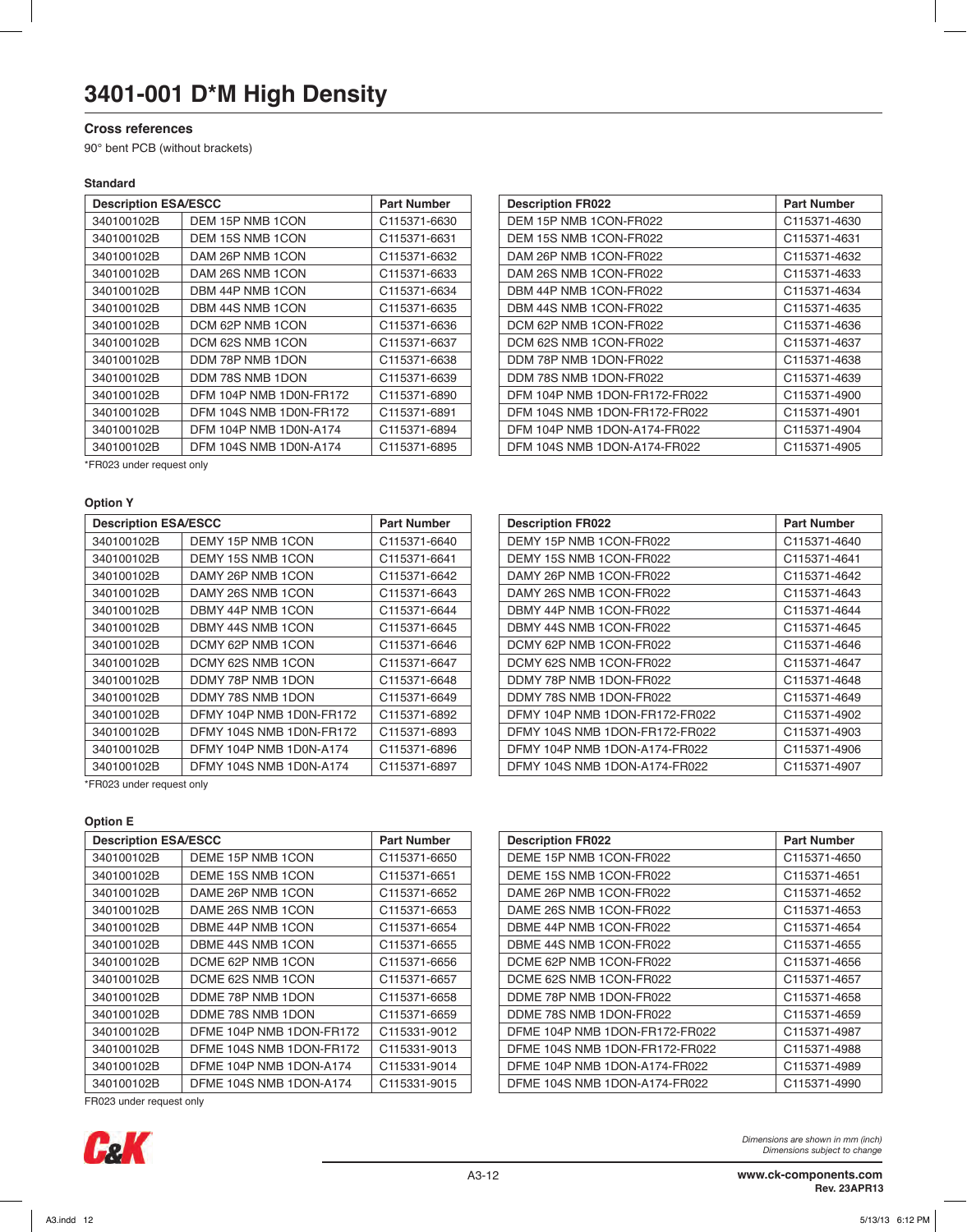#### **90° Bent PCB solder Terminations / With Brackets / European Footprint**

**Specific Dimensions**

| Termination<br>Modifier | ØF<br>$\pm 0.07$ (.003) | F.<br>Typical |
|-------------------------|-------------------------|---------------|
| 1C7N/1C9N               | 0,57(.022)              | 1,98 (.078)   |
| 1D7N/1D9N               | 0,57(.022)              | 2,08(.082)    |
|                         |                         |               |

2 pieces metal brackets:

 "7N": fixed with captive nuts 4-40 UNC-2B "9N": fixed with captive nuts M3 Oval hole  $Ø$  I: 3.22 (.127) ± 0.10 (.004)  $x$  4.90 (.193)  $\pm$  0.10 (.004)



Termination Modifier: 1C7N, 1D7N, 1C9N, 1D9N For other termination modifier, consult factory

#### **Weights**

|                                             | <b>Shell Size</b> | <b>Male Contact</b>      | <b>Female Contact</b>    |
|---------------------------------------------|-------------------|--------------------------|--------------------------|
| Max Weight (grams) per contact              |                   | 0,16/0,18/0,20/0,22/0,24 | 0,21/0,23/0,25/0,27/0,29 |
| Max Weight (grams) of all contacts per size | E                 | 2,70                     | 3,45                     |
|                                             | A                 | 4,70                     | 6,00                     |
|                                             | В                 | 7,94                     | 10,14                    |
|                                             | C                 | 11,18                    | 14,28                    |
|                                             | D                 | 14,84                    | 18,74                    |
|                                             | F                 | 20,84                    | 26,04                    |
| Max Weight (grams) of Brackets              | E, A, B, C        | 3,95                     | 3,95                     |
|                                             | D                 | 4,40                     | 4,40                     |
|                                             | F                 | 5,00                     | 5,00                     |

D 11,98 (.472) 12,48 (.491) 4,00 (.157) 20,50 (.807) 15,35 (.604) 8,70 (.343) 2,41 (.095) F 11,98 (.472) 12,48 (.491) 4,00 (.157) 23,38 (.920) 16,49 (.649) 8,70 (.343) 2,41 (.095)

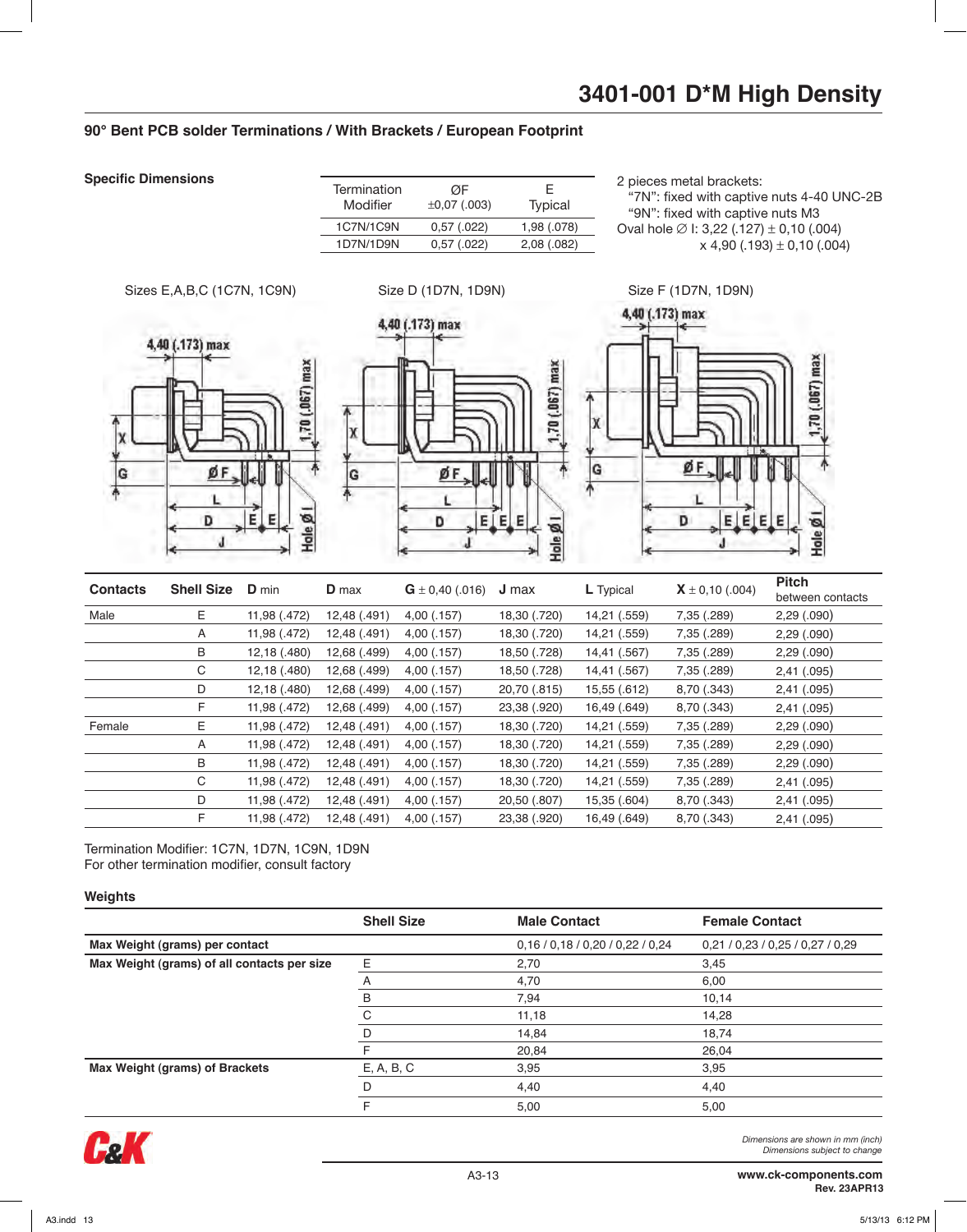#### **Cross references**

90° bent PCB (with brackets)

#### **Standard**

| <b>Description ESA/ESCC</b> |                               | <b>Part Number</b> | <b>Description FR022</b>      | <b>Part Number</b> |
|-----------------------------|-------------------------------|--------------------|-------------------------------|--------------------|
| 340100102B                  | DEM 15P NMB 1C7N              | C115371-6660       | DEM 15P NMB 1C7N-FR022        | C115371-4660       |
| 340100102B                  | DEM 15S NMB 1C7N              | C115371-6661       | DEM 15S NMB 1C7N-FR022        | C115371-4661       |
| 340100102B                  | DAM 26P NMB 1C7N              | C115371-6662       | DAM 26P NMB 1C7N-FR022        | C115371-4662       |
| 340100102B                  | DAM 26S NMB 1C7N              | C115371-6663       | DAM 26S NMB 1C7N-FR022        | C115371-4663       |
| 340100102B                  | DBM 44P NMB 1C7N              | C115371-6664       | DBM 44P NMB 1C7N-FR022        | C115371-4664       |
| 340100102B                  | DBM 44S NMB 1C7N              | C115371-6665       | DBM 44S NMB 1C7N-FR022        | C115371-4665       |
| 340100102B                  | DCM 62P NMB 1C7N              | C115371-6666       | DCM 62P NMB 1C7N-FR022        | C115371-4666       |
| 340100102B                  | DCM 62S NMB 1C7N              | C115371-6667       | DCM 62S NMB 1C7N-FR022        | C115371-4667       |
| 340100102B                  | DDM 78P NMB 1D7N              | C115371-6668       | DDM 78P NMB 1D7N-FR022        | C115371-4668       |
| 340100102B                  | DDM 78S NMB 1D7N              | C115371-6669       | DDM 78S NMB 1D7N-FR022        | C115371-4669       |
| 340100102B                  | DEM 15P NMB 1C9N              | C115371-6670       | DEM 15P NMB 1C9N-FR022        | C115371-4670       |
| 340100102B                  | DEM 15S NMB 1C9N              | C115371-6671       | DEM 15S NMB 1C9N-FR022        | C115371-4671       |
| 340100102B                  | DAM 26P NMB 1C9N              | C115371-6672       | DAM 26P NMB 1C9N-FR022        | C115371-4672       |
| 340100102B                  | DAM 26S NMB 1C9N              | C115371-6673       | DAM 26S NMB 1C9N-FR022        | C115371-4673       |
| 340100102B                  | DBM 44P NMB 1C9N              | C115371-6674       | DBM 44P NMB 1C9N-FR022        | C115371-4674       |
| 340100102B                  | DBM 44S NMB 1C9N              | C115371-6675       | DBM 44S NMB 1C9N-FR022        | C115371-4675       |
| 340100102B                  | DCM 62P NMB 1C9N              | C115371-6676       | DCM 62P NMB 1C9N-FR022        | C115371-4676       |
| 340100102B                  | DCM 62S NMB 1C9N              | C115371-6677       | DCM 62S NMB 1C9N-FR022        | C115371-4677       |
| 340100102B                  | DDM 78P NMB 1D9N              | C115371-6678       | DDM 78P NMB 1D9N-FR022        | C115371-4678       |
| 340100102B                  | DDM 78S NMB 1D9N              | C115371-6679       | DDM 78S NMB 1D9N-FR022        | C115371-4679       |
| 340100102B                  | DFM 104P NMB 1D7N-FR172       | C115371-6898       | DFM 104P NMB 1D7N-FR172-FR022 | C115371-4908       |
| 340100102B                  | DFM 104S NMB 1D7N-FR172       | C115371-6899       | DFM 104S NMB 1D7N-FR172-FR022 | C115371-4909       |
| 340100102B                  | DFM 104P NMB 1D7N-A174        | C115371-6900       | DFM 104P NMB 1D7N-A174-FR022  | C115371-4910       |
| 340100102B                  | DFM 104S NMB 1D7N-A174        | C115371-6901       | DFM 104S NMB 1D7N-A174-FR022  | C115371-4911       |
| 340100102B                  | DFM 104P NMB 1D9N-FR172       | C115371-6902       | DFM 104P NMB 1D9N-FR172-FR022 | C115371-4912       |
| 340100102B                  | DFM 104S NMB 1D9N-FR172       | C115371-6903       | DFM 104S NMB 1D9N-FR172-FR022 | C115371-4913       |
| 340100102B                  | DFM 104P NMB 1D9N-A174        | C115371-6904       | DFM 104P NMB 1D9N-A174-FR022  | C115371-4914       |
| 340100102B                  | <b>DFM 104S NMB 1D9N-A174</b> | C115371-6905       | DFM 104S NMB 1D9N-A174-FR022  | C115371-4915       |

FR023 under request only

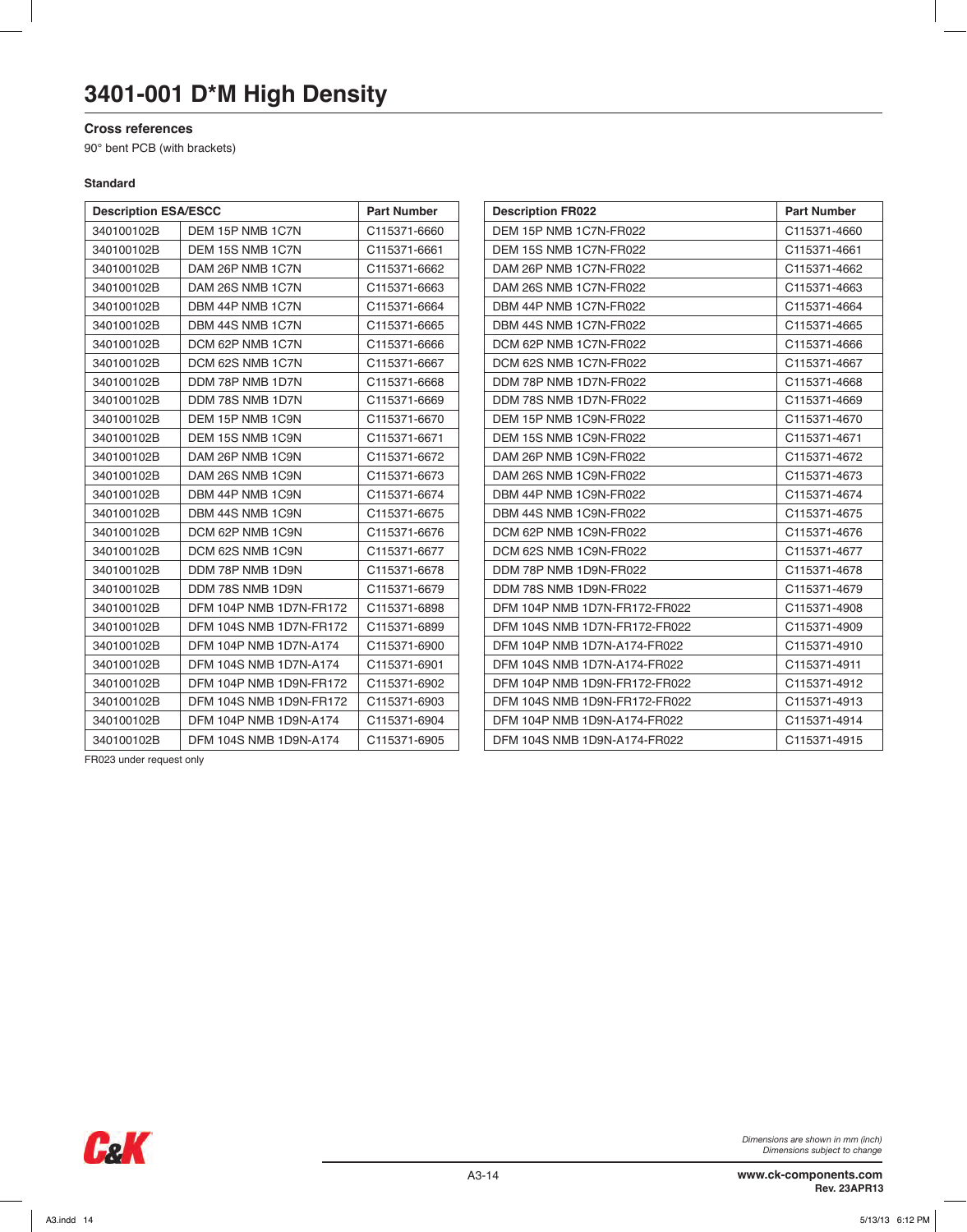#### **PCB Hole Pattern**

Face view, pin insert for plug) (use a mirror image for receptacle



Recommended PC hole for signal contacts

- $\cdot \emptyset$  0,90 (.035) min for terminations  $\emptyset$  0,51 (.020) (M2) Termination
- $\cdot$   $\varnothing$  1,00 (.040) min for terminations  $\varnothing$  0,57 (.022) (OL3) Termination